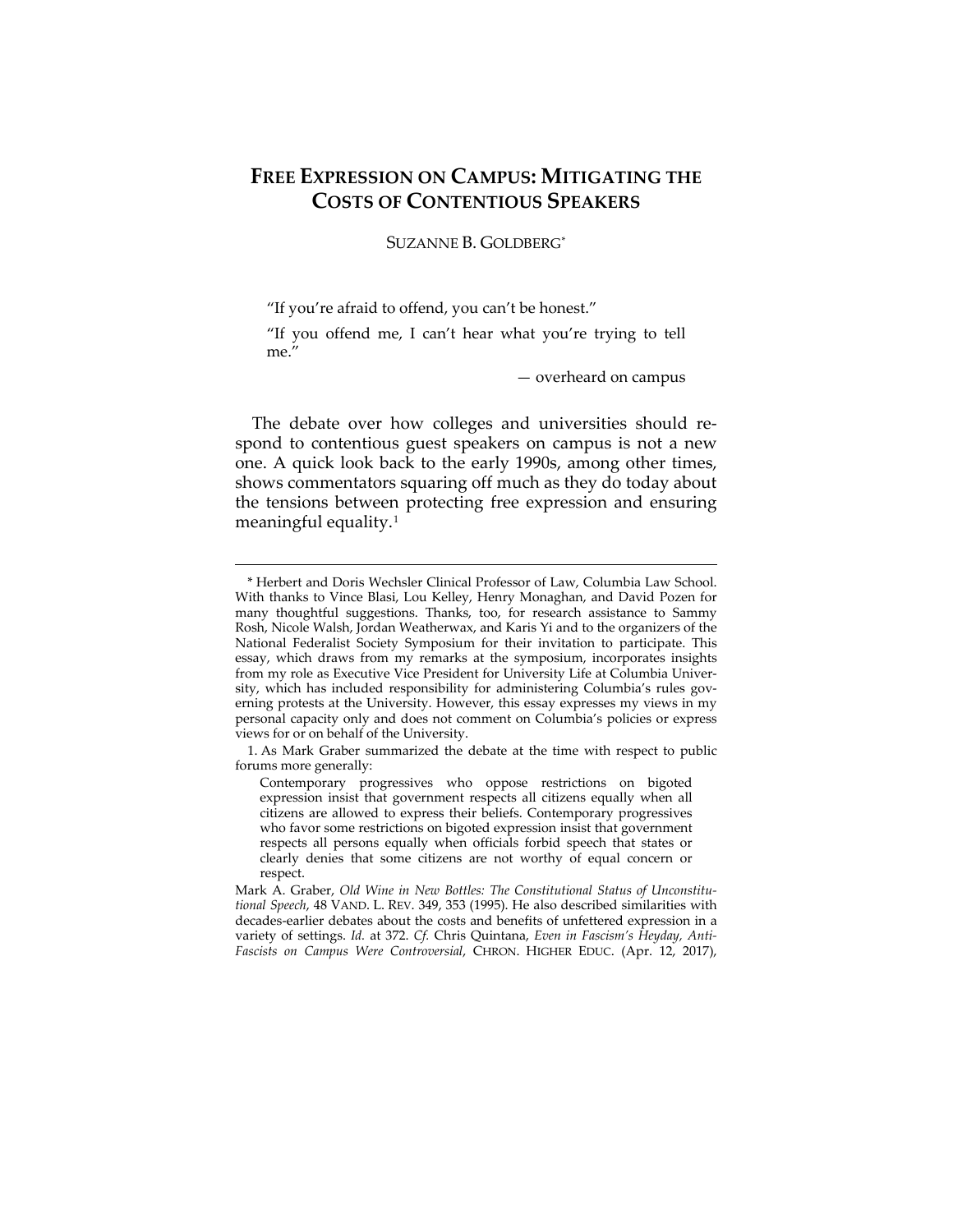Perhaps not surprisingly, the issues that contested speakers address are also much the same as they have been for several decades—government action and inaction on various issues, the rights and social status of identity-based groups, and conflicts within political territories and regimes, among others. And, I would predict, questions about how institutional leaders

http://www.chronicle.com/article/even-in-fascism-s-heyday/239761 [https://perma. cc/44C9-XA98] (discussing student protests of speakers during the 1930s).

During the early 1990s, debate focused especially on codes that sought to regulate "hate speech" on campuses. *See, e.g.*, ROBERT M. O'NEIL, FREE SPEECH IN THE COLLEGE COMMUNITY 3 (1997); J. Peter Byrne, *Racial Insults and Free Speech Within the University*, 79 GEO. L.J. 399 (1991); Arthur L. Coleman & Jonathan R. Alger, *Beyond Speech Codes: Harmonizing Rights of Free Speech and Freedom from Discrimination on University Campus*, 23 J.C. & U.L. 91, 96 (1996); Charles R. Lawrence III, *If He Hollers Let Him Go: Regulating Racist Speech on Campus*, 1990 DUKE L.J. 431, 434; Mari J. Matsuda, *Public Response to Racist Speech: Considering the Victim's Story*, 87 MICH. L. REV. 2320 (1989); Evan G.S. Siegel, *Closing the Campus Gates to Free Expression: The Regulation of Offensive Speech at Colleges and Universities*, 39 EMORY L.J. 1351, 1398 (1990).

More recently, commentators have engaged questions about the relationship between free speech and equality with a focus on issues other than formal speech codes. *See, e.g.*, GREG LUKIANOFF, UNLEARNING LIBERTY: CAMPUS CENSORSHIP AND THE END OF AMERICAN DEBATE (2012); Nina Burleigh, *The Battle Against 'Hate Speech' on College Campuses Gives Rise to a Generation that Hates Speech*, NEWSWEEK (May 26, 2016), http://www.newsweek.com/2016/06/03/college-campus-free-speechthought-police-463536.html [https://perma.cc/HP4Z-XKG9]; Jonathan R. Cole, *The Chilling Effect of Fear at America's Colleges*, ATLANTIC (June 9, 2016), https://www. theatlantic.com/education/archive/2016/06/the-chilling-effect-of-fear/486338/

<sup>[</sup>https://perma.cc/8B5Z-AAAZ]; *see also Free Expression on Campus: A Survey of U.S. College Students and U.S. Allies*, KNIGHT FOUND. 4 (2016), https://www. knightfoundation.org/media/uploads/publication\_pdfs/FreeSpeech\_campus.pdf [https://perma.cc/2SWN-4CHA] (noting that many students "believe colleges should be allowed to establish policies restricting language and behavior that are intentionally offensive to certain groups, but not the expression of political views that may upset or offend certain members of groups"). Several new books, published after this article was written, also take up some of the issues discussed here. *See, e.g.*, ERWIN CHEMERINSKY & HOWARD GILLMAN, FREE SPEECH ON CAMPUS (2017); JOHN PALFREY, SAFE SPACES, BRAVE SPACES: DIVERSITY AND FREE EXPRES-SION IN EDUCATION (2017).

Beyond the campus context, the government's role in regulating hate speech both domestically and globally has long been debated, with a generally greater willingness to tolerate government regulation outside the United States than within. *See generally* ALAN BROWNSTEIN & LESLIE GIELOW JACOBS, GLOBAL ISSUES IN FREEDOM OF SPEECH AND RELIGION (2009) (reviewing various countries' freeexpression law and doctrine); JEREMY WALDRON, THE HARM IN HATE SPEECH (2012) (arguing that Americans should give greater consideration to the harm caused by hate speech).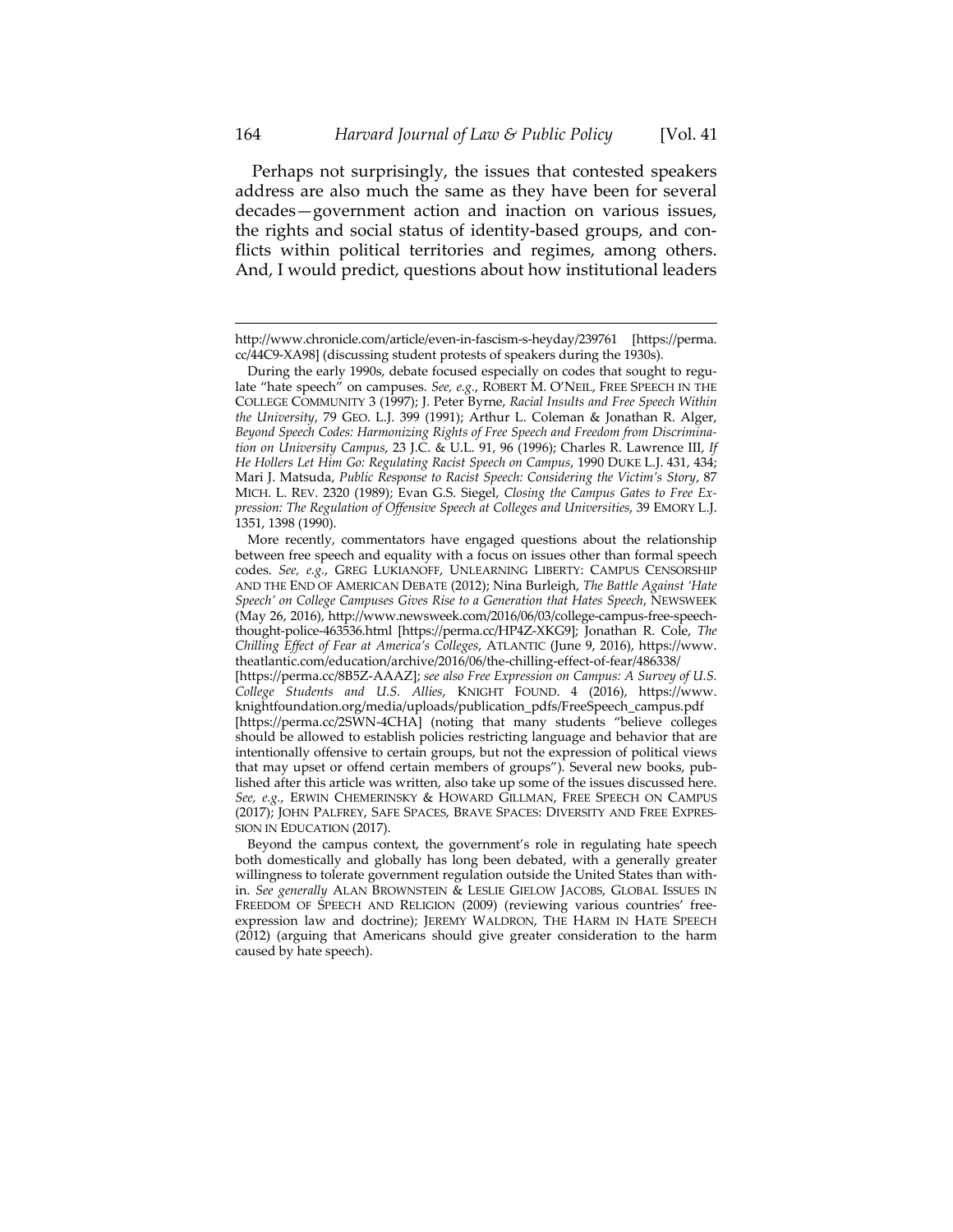should respond to these speakers will still be quite pressing twenty or thirty years from now.

My aim in this brief essay is not to rehash the familiar debates but rather to consider whether and how schools ought to mitigate harms that may occur as a result of these speakers presenting their views on campus. That is, I start from the premise that, for both non-consequentialist and pragmatic reasons, colleges and universities should allow invited speakers to give their remarks on campus and should undertake serious efforts to minimize and prevent disruption.<sup>[2](#page-2-0)</sup> I also begin with the premise that some of these talks may come with real costs for individuals and groups within the community, for the school community as a whole, and for those who encounter these speakers and their views in non-campus settings.[3](#page-2-1)

<span id="page-2-2"></span>My point is that it is both unhelpful and inaccurate to characterize these premises as being in zero-sum tension—as though free expression must supersede any concerns about harm and that harms, if any, can be remedied only by more speech. Instead I argue that institutions can and should recognize the costs that can accompany unfettered speech by guest speakers and take steps to recognize and mitigate those costs.

I begin by discussing the reasons underlying the premise that schools must allow invited speakers to give their talks. I then review the legal and policy landscape that reinforces the need

Another important question, also beyond the scope of this brief essay, concerns the steps a school might appropriately take to reduce the likelihood that invitations will be extended to speakers whose message is of little educational value.

<span id="page-2-0"></span><sup>2.</sup> As I will elaborate below in Part II.A, this premise anticipates that schools can and should impose reasonable time, place, and manner restrictions on any speaker who comes to campus. On heckling, see *infra* note 13 and accompanying text.

Although a full discussion of incitement of violence is beyond the scope here, I do not intend to argue that the "all speakers" policy extends to those whose speech lacks protection under the First Amendment. *Cf.* Brandenburg v. Ohio, 395 U.S. 444, 447 (1969) (excluding from First Amendment protection speech that is "directed to inciting or producing imminent lawless action and is likely to incite or produce such action"); *see also infra* not[e 26.](#page-9-0)

<span id="page-2-1"></span><sup>3.</sup> By "costs," I mean to encompass a wide range of potential costs, including the diminishment of learning or participation that students might experience if they sense themselves or their communities to be the targets of negative or hostile remarks as well as the demands on institutional resources that might otherwise be expended elsewhere and the enhancement of a speaker's reputation or ideas that may result from addressing a college or university community. *See infra* Part III for detailed discussion.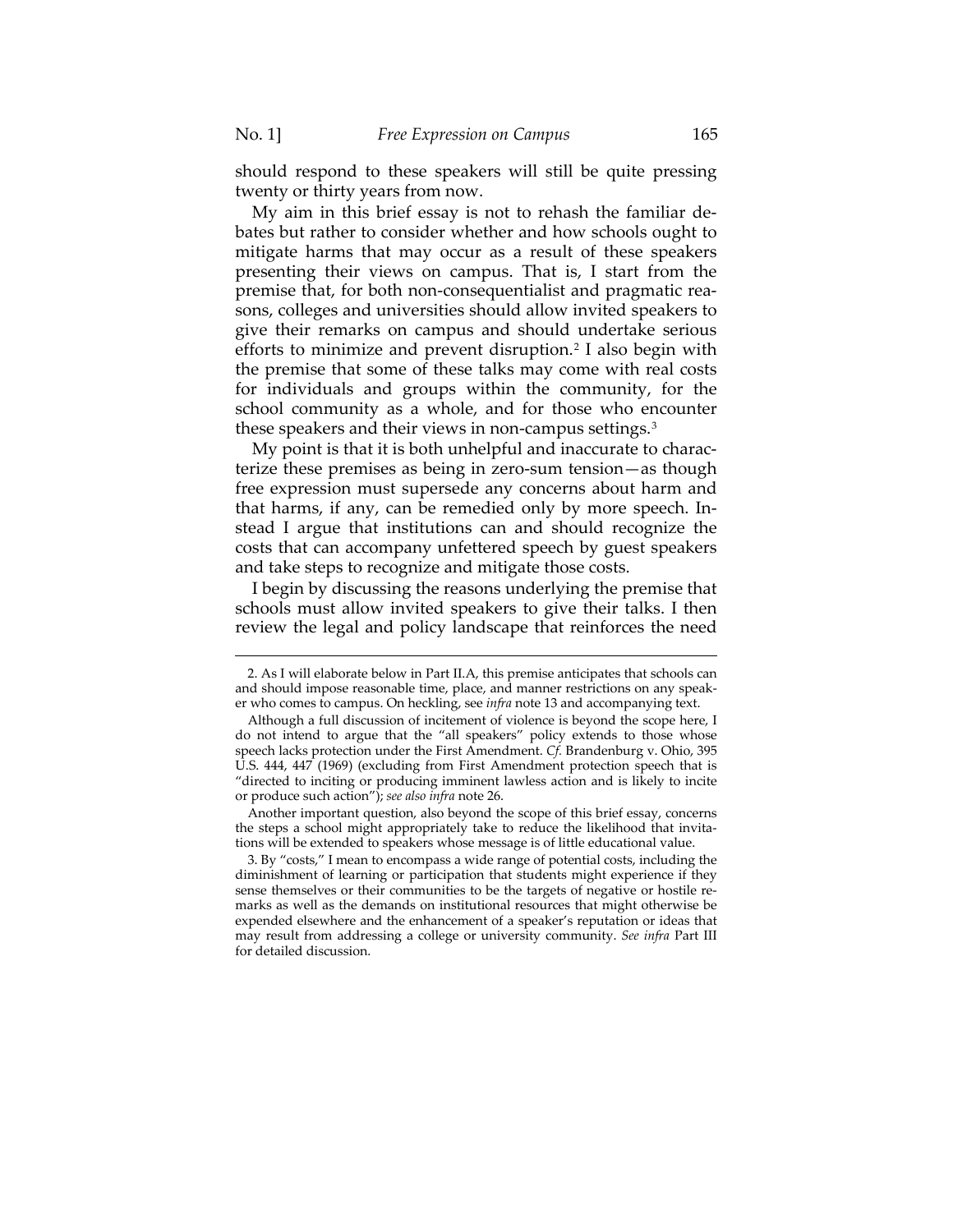for schools to take steps to address the costs that may arise from this commitment. With these points in hand, I turn to the central inquiry here and offer a tentative pairing of costs and potential mitigation strategies.

## I. A STARTING PREMISE: THE SPEAKER MUST GO ON

My inclination has not always been to embrace an "allow all invited speakers to speak" rule. To the contrary, perhaps because my work has focused on barriers to equality, $4$  I have frequently been moved by concerns about the costs to individuals and groups who might be negatively affected by the speaker's remarks. Yet I have come to embrace the rule as the much better alternative to a rule that would allow speakers to be barred from college and university campuses based on the reputation or role of speaker<sup>[5](#page-3-1)</sup> or the content of their planned remarks.<sup>[6](#page-3-2)</sup> Although the arguments for each position are familiar, a quick review of some of the central justifications for a content-neutral rule may be helpful background for the discussion below.<sup>[7](#page-3-3)</sup>

First, as a normative matter, higher education institutions are the quintessential site for contestation of ideas. One might argue that safeguarding this space, where views can not only be expressed but also challenged, takes on special importance at a time when surrounding communities are polarized and many people are increasingly reluctant to engage with views contrary

<span id="page-3-0"></span><sup>44.</sup> *See, e.g.*, Suzanne B. Goldberg, *Discrimination by Comparison*, 120 YALE L.J. 728 (2011); Suzanne B, Goldberg, *Equality Without Tiers*, 77 S. CAL. L. REV. 481 (2004); Suzanne B. Goldberg, *Risky Arguments in Social-Justice Litigation: The Case of Sex Discrimination and Marriage Equality*, 114 COLUM. L. REV. 2087 (2014).

<span id="page-3-1"></span><sup>5.</sup> By "role," I mean the individual's service as an elected official, dignitary, or representative of a government or organization.

<span id="page-3-2"></span><sup>6.</sup> It bears repeating here that this position does not encompass speakers invited to incite violence or otherwise express messages unprotected by the First Amendment. *See supra* not[e 2.](#page-2-2) 

<span id="page-3-3"></span><sup>7.</sup> In addition to the normative and consequentialist arguments here, First Amendment viewpoint discrimination doctrine also constrains public colleges and universities from making viewpoint-based decisions about speakers. *See* Keyishian v. Bd. of Regents, 385 U.S. 589, 603 (1967) (stressing the value of "wide exposure to [a] robust exchange of ideas"). *See generally* Marjorie Heins, *Viewpoint Discrimination*, 24 HASTINGS CONST. L.Q. 99, 169 (1996).

For the purposes of this Article, I will explore the arguments that apply to all schools, including those that are not bound by or have not voluntarily accepted First Amendment constraints.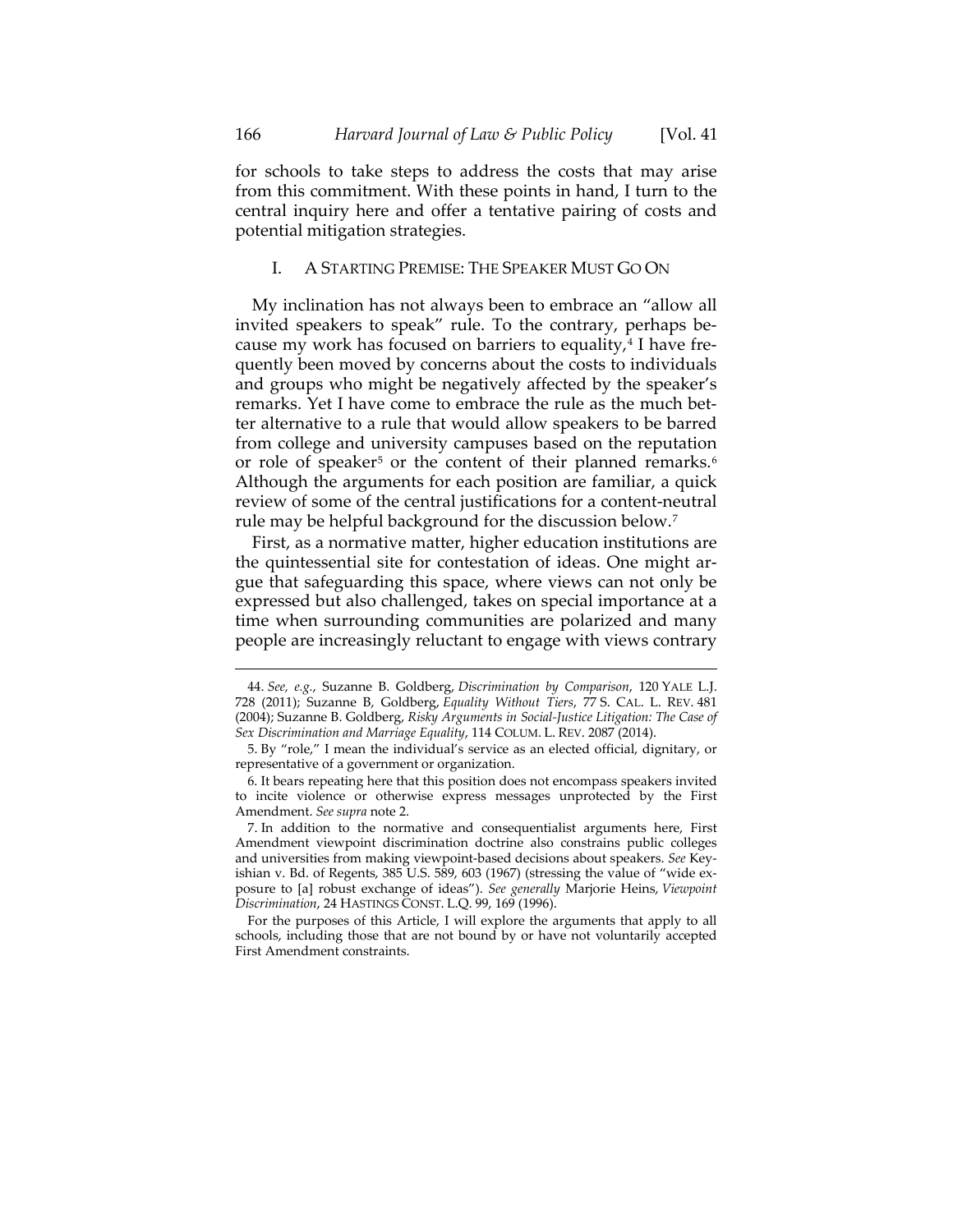to their own.[8](#page-4-0) Even apart from times of political polarization, debates about society's received wisdom have played an important role in moving ideas from the periphery to the mainstream and in transforming the ways we understand ourselves and our surroundings.[9](#page-4-1)

Although college and university campuses are hardly the only forums where vigorous debate can take place, they remain among the few locations in American society today where those debates occur in person.[10](#page-4-2) Importantly, too, campuses are

<span id="page-4-0"></span><sup>8.</sup> *See Political Polarization in the American Public*, PEW RES. CTR. (June 12, 2014), http://www.people-press.org/2014/06/12/political-polarization-in-the-americanpublic/ [https://perma.cc/T7NR-XLWP] (noting that "Republicans and Democrats are more divided along ideological lines—and partisan antipathy is deeper and more extensive—than at any point in the last two decades"); *see also* Catherine Rampbell, *Political polarization among college freshmen is at a record high, as is the share identifying as "far left*,*"* WASH. POST (May 2, 2017), https://www.washingtonpost. com/news/rampage/wp/2017/05/02/political-polarization-among-college-freshmen-isat-a-record-high-as-is-the-share-identifying-as-far-left [https://perma.cc/PBM4-UG7X].

<span id="page-4-1"></span><sup>9.</sup> For discussion of how various civil rights debates have enabled changes in American society over time, see William N. Eskridge, Jr., *Some Effects of Identity-Based Social Movements on Constitutional Law in the Twentieth Century*, 100 MICH. L. REV. 2062 (2002); Reva B. Siegel, *Constitutional Culture, Social Movement Conflict and Constitutional Change: The Case of the De Facto ERA*, 94 CALIF. L. REV. 1323 (2006). Contestation of mainstream ideas has similarly produced changes in understandings and acceptance of facts, policy, and theory regarding the environment, the economy, education, and innumerable other arenas. *See, e.g.*, STEVEN L. ROBINS, FROM REVOLUTION TO RIGHTS IN SOUTH AFRICA: SOCIAL MOVEMENTS, NGOS & POPULAR POLITICS AFTER APARTHEID (2008); Jedediah S. Purdy, *The Long Environmental Justice Movement*, ECOLOGY L.Q. (forthcoming), https://papers.ssrn.com/ sol3/papers.cfm?abstract\_id=2778776 [https://perma.cc/UB7A-ZN2U]; James Ryan, *Strategic Activism, Educational Leadership and Social Justice*, 19 INT'L J. LEADERSHIP EDUC. 87 (2016); Joseph E. Stiglitz, Information and the Change in the Paradigm in Economics, Nobel Prize Lecture (Dec. 8, 2001), http://www.nobelprize.org/nobel\_ prizes/economic-sciences/laureates/2001/stiglitz-lecture.pdf [https://perma.cc/HUS3- S5FY].

<span id="page-4-2"></span><sup>10.</sup> Constructive engagement on controversial political issues has become rarer in other forums, such as social media. *See* Keith Hampton et al., *Social Media and the "Spiral of Silence*," PEW RES. CTR. (Aug. 26, 2014), http://www.pewinternet.org/ 2014/08/26/social-media-and-the-spiral-of-silence/ [https://perma.cc/D43Q-F2SA]. Although there has been active engagement by constituents at congressional town halls in recent years, that has in large part been confrontational rather than a deliberative exchange of ideas. *See* Patrik Jonsson, *Tea Party, Reversed? How GOP Town Halls Look from the Inside*, CHRISTIAN SCI. MONITOR (Feb. 15, 2017), https:// www.csmonitor.com/USA/Politics/2017/0215/Tea-party-reversed-How-GOP-townhalls-look-from-the-inside [https://perma.cc/RC9G-ZM7C] (noting that both Democrats and Republicans have faced hostility at town halls in recent years); Susan Milligan, *Trouble in the Town Hall*, U.S. NEWS (Apr. 17, 2017), https://www.usnews.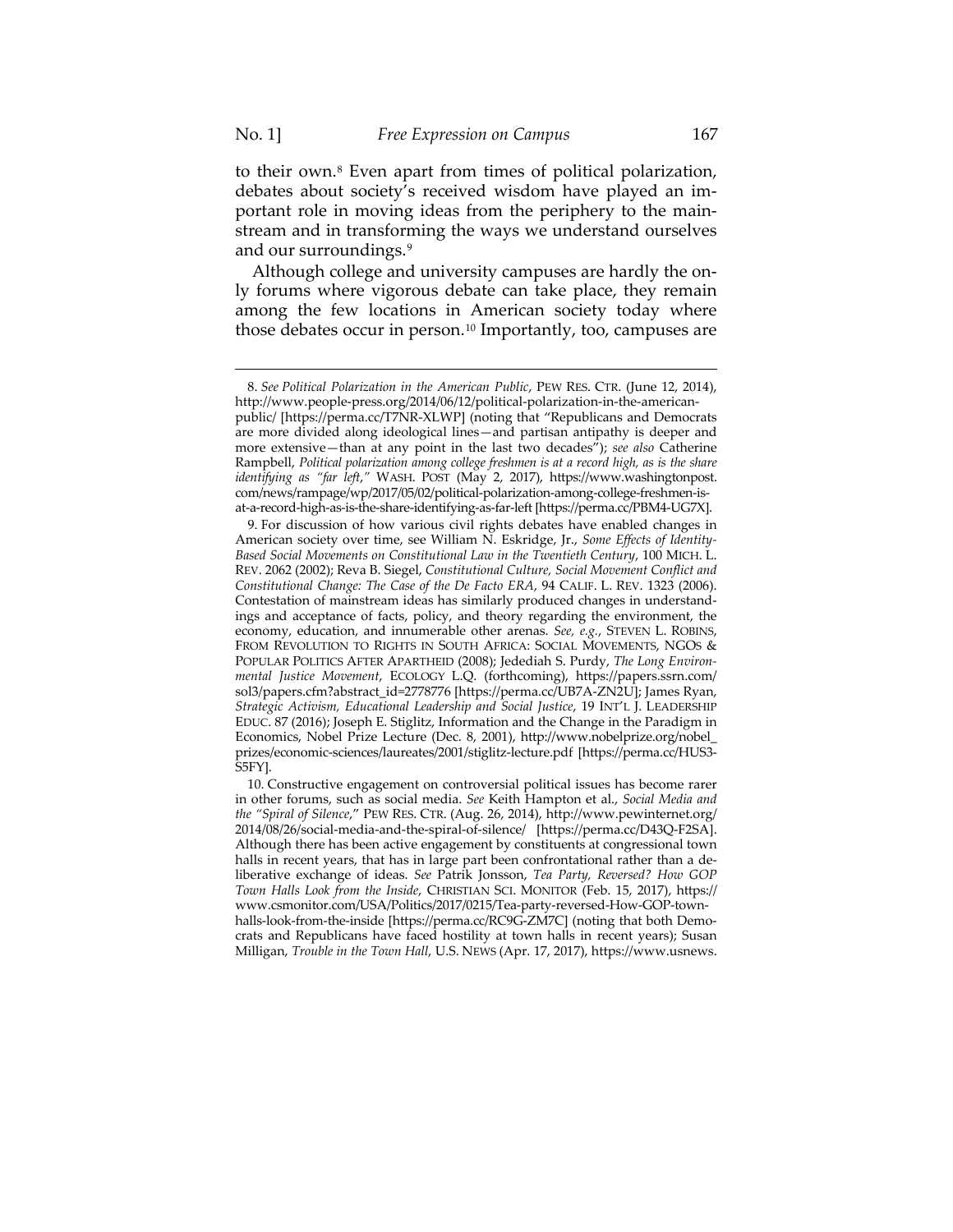uniquely situated to protect speakers' ability to get their point across even if someone else in the room is louder or has more supporters nearby.<sup>[11](#page-5-0)</sup>

Further, since the typical contentious speaker on campus aims to present to students rather than to a faculty workshop, it bears noting that allowing speakers to share their ideas fits directly within the mission of higher education to expand students' knowledge of the world and their critical thinking skills. This is not to say that all speakers are equally educational indeed, some of the most contentious debates have occurred regarding invitations to speakers for whom provocation may be an end in itself.<sup>[12](#page-5-1)</sup>

Yet even for deliberately provocative speakers, there is value in maintaining frameworks that require students to express disagreement with a speaker's views by means other than shouting over or otherwise disrupting a speaker who is in the midst of addressing an audience.[13](#page-5-2) In part, there is educational benefit to students having to formulate questions or comments that express their points of disagreement, which is a different

<span id="page-5-1"></span>12. *See, e.g.*, Alex Arriaga, *White Supremacists Target College Campuses With Unprecedented Effort*, CHRON. HIGHER EDUC. (Mar. 6, 2017), http://www.chronicle.com/ blogs/ticker/white-supremacists-target-college-campuses-with-unprecedentedeffort/117191 [https://perma.cc/AQ2E-KE8L]; Thomas Fuller & Christopher Mele, *Berkeley Cancels Milo Yiannopoulous Speech, and Donald Trump Tweets Outrage*, N.Y. TIMES (Feb. 1, 2017), https://www.nytimes.com/2017/02/01/us/uc-berkeley-miloyiannopoulos-protest.html [https://perma.cc/V7FM-SUEG]; Katherine Mangan, *A White Supremacist Incites a Crowd at Texas A&M*, CHRON. HIGHER EDUC. (Dec. 7, 2016), http://www.chronicle.com/article/A-White-Supremacist-Incites-a/238589 [https:// perma.cc/U5AL-GFP9].

<span id="page-5-2"></span>13. *See* Thomas Healy, *Who's Afraid of Free Speech?*, ATLANTIC (June 18, 2017), https://www.theatlantic.com/politics/archive/2017/06/whos-afraid-of-free-speech/ 530094/ [https://perma.cc/2BY9-7PYM] ("[H]eckling that is so loud and continuous a speaker literally cannot be heard is little different from putting a hand over a speaker's mouth and should be viewed as antithetical to the values free speech.").

com/news/the-report/articles/2017-04-17/lawmakers-lose-when-it-comes-to-townhall-meetings [https://perma.cc/EEH9-U6A5].

<span id="page-5-0"></span><sup>11.</sup> Many congressional town halls, for example, have faced interruptions by protestors. Trip Gabriel et al., *At Town Halls, Doses of Fury and a Bottle of Tums*, N.Y. TIMES (Feb. 21, 2017), https://www.nytimes.com/2017/02/21/us/politics/townhall-protests-obamacare.html [https://perma.cc/B595-NU54]; Alex Isenstadt, *Town halls gone wild*, POLITICO (July 31, 2009, 4:30 AM), http://www.politico.com/story/ 2009/07/town-halls-gone-wild-025646 [https://perma.cc/K8X8-KMRZ]. While disruption occasionally happens on college campuses as well, *see e.g.*, *infra* notes 54 and 55 and accompanying text, schools often have greater capacity to control the location where a speaker is presenting, *see infra* notes 24 and 25.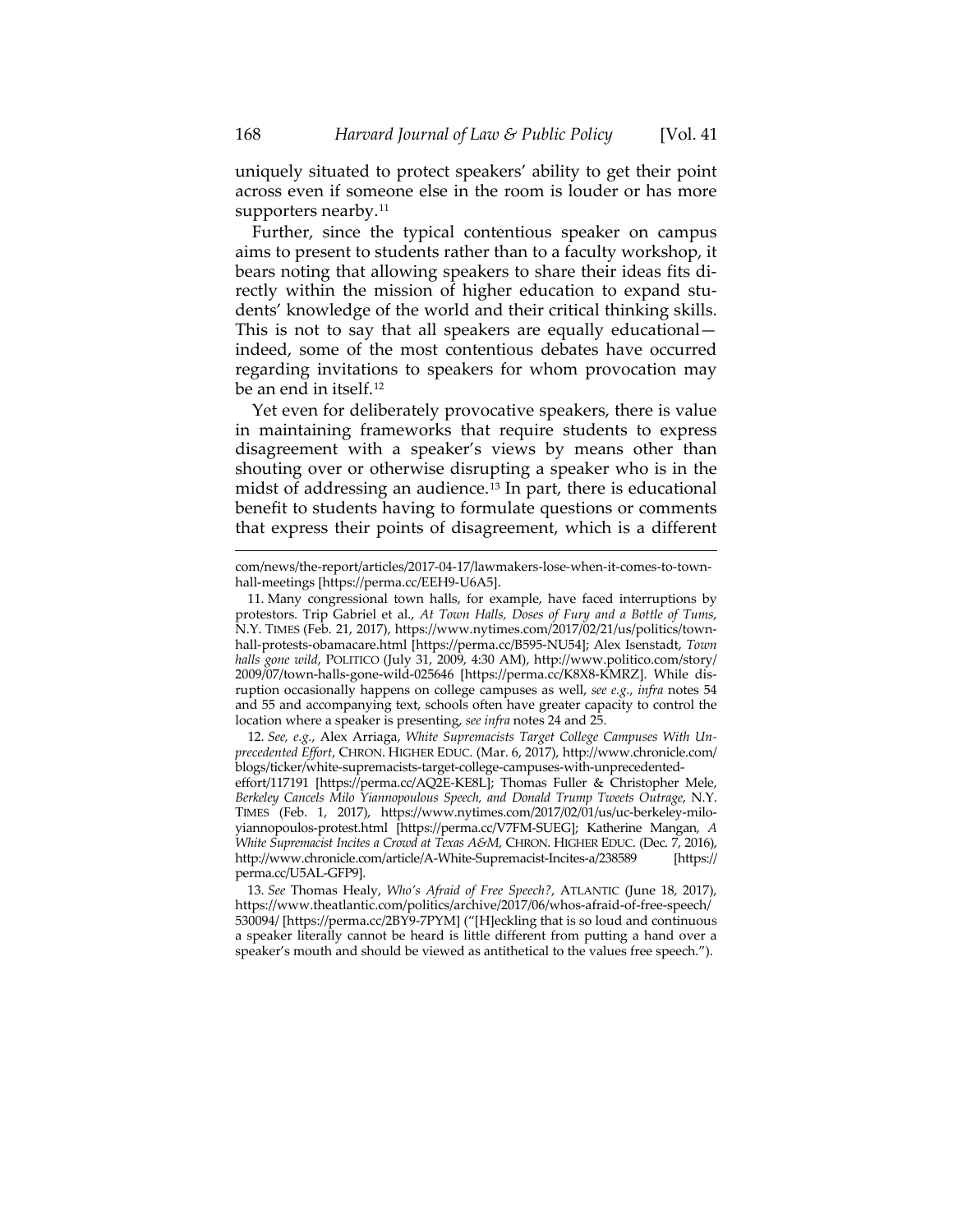exercise from shouting or chanting with the intent to disrupt or end an event.<sup>[14](#page-6-0)</sup> And in part, there are audience members seeking to hear the speakers' ideas, whether to learn, support or dispute. If protesters can shout over speakers without consequence, institutions find themselves in the awkward and infeasible position of having to determine which disruptions should be penalized and which not. (More on the challenges of this line-drawing in a moment.) Also, while protesting can be valuable training for post-graduation civic engagement, so too can posing hard questions to speakers who hold extreme views. If protest results in disruption, however, that opportunity may be foreclosed.

Along these lines and as a practical matter, a strict contentneutral rule also poses fewer risks of misuse than a rule that authorizes an individual or group to exclude or disinvite speakers because of those speakers' views. To be sure, for someone like me who is concerned about the negative impact certain speakers can have on students and other community members, it might be desirable in theory to exclude speakers whose views rest on disproven data or long-rejected ideological preferences. At the same time, the response to this position is powerful—that it is not workable (also in my view) to draw those lines in a setting that is committed to questioning and debating ideas. To do so, one would need to determine which data and ideas should never be questioned or debated—and also to determine that it is better for the campus community to be protected from hearing challenges to those inviolable data and ideas than to be pressed to defend them and to gain in understanding from that challenging encounter.[15](#page-6-1)

<span id="page-6-0"></span><sup>14.</sup> *Cf. Discord at Middlebury: Students on the Anti-Murray Protests*, N.Y. TIMES (Mar. 7, 2017), https://www.nytimes.com/2017/03/07/opinion/discord-at-middleburystudents-on-the-anti-murray-protests.html [https://perma.cc/6CB8-G8WN] (featuring diverse perspectives from students who attended the disrupted speaking engagement by Charles Murray at Middlebury College with the intent to listen, ask questions, or participate in protest).

<span id="page-6-1"></span><sup>15.</sup> There is also the perennially difficult question of sorting out which remarks are intended seriously and which might better be considered comedic or satirical and, perhaps, less troubling. *Cf.* Hustler Magazine, Inc. v. Falwell, 485 U.S. 46, 55 (1988) (relying on the First Amendment to reject emotional distress claim for parody considered offensive and expressing skepticism about the possibility of identifying a principled standard to separate traditionally protected political cartoons from their "distant cousin[s]").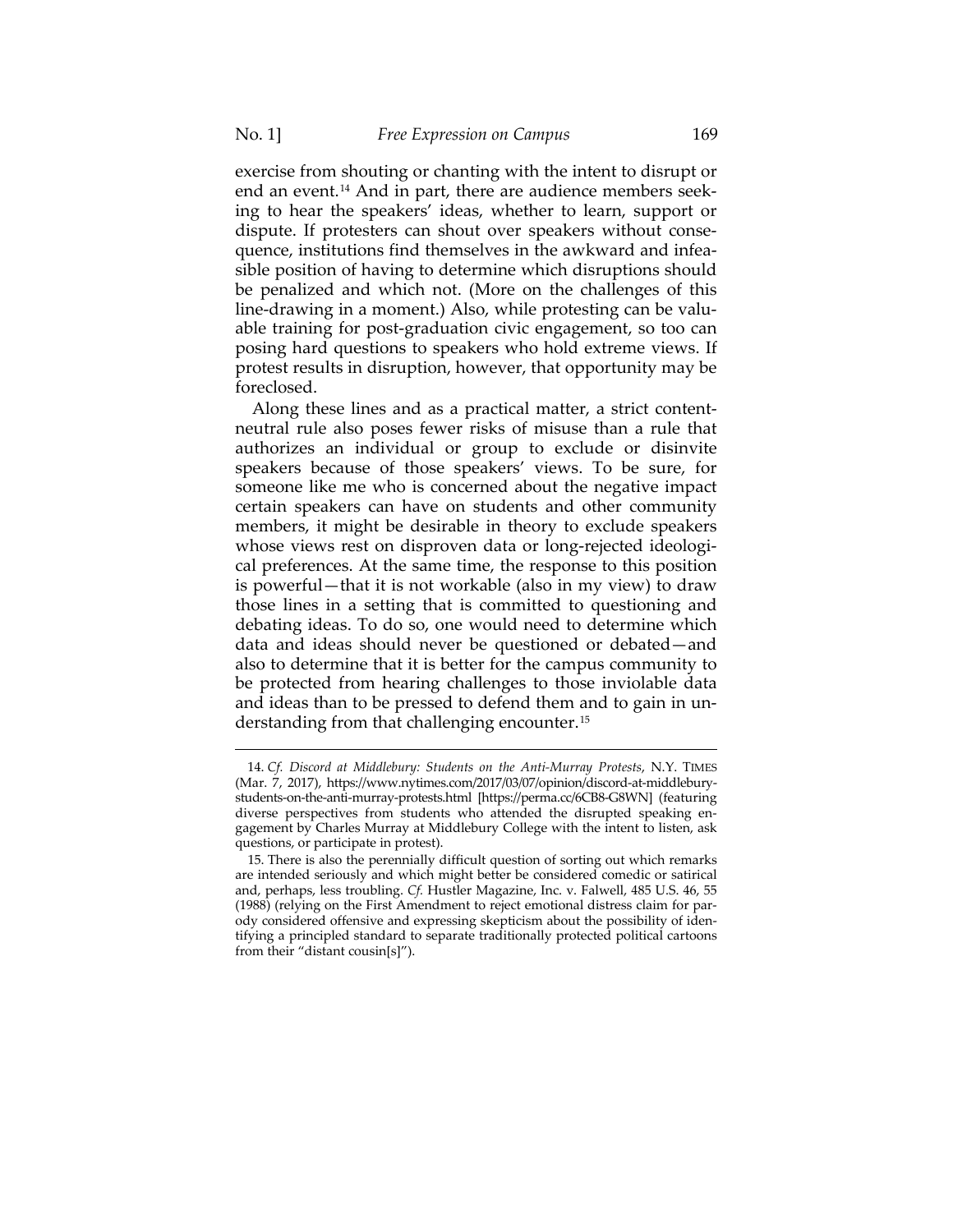There is also the related practical point that excluding or disinviting speakers almost inevitably draws more attention to those speakers than allowing them to speak. Instead of the debate focusing on the value of the speaker's ideas, the exclusion from campus can have the unintended effect of reinforcing those ideas by suggesting that the campus community will be unduly influenced by their power.<sup>[16](#page-7-0)</sup> The excluded speaker can then amplify this point via social media channels, leaving the school to appear to have engaged in this line-drawing out of fear rather than for whatever good reasons the school might have had in mind.<sup>[17](#page-7-1)</sup>

#### II. INSTITUTIONAL CONSIDERATIONS AND RESPONSIBILITIES

Having a clear commitment to free expression and exchange of ideas, including ideas that have been widely rebuffed or have offended some community members, is not the end of the conversation, however. When speakers come to campus, they can have a significant impact on those who attend and sometimes on others in and outside of the community as well. Indeed, the impact on campus community members, especially students, through the addition of new perspectives and ideas to the community's cultural and intellectual life is among the chief rationales for inviting outside speakers into highereducation settings.

Consequently, a question arises as to what responsibilities colleges and universities have, if any, to address the costs to community members and others on and off campus that can arise from the presence and comments of outside speakers. I will explore these costs, along with potential responsive strate-

 $\overline{a}$ 

ARLD].

<span id="page-7-0"></span><sup>16.</sup> *See* Catherine Rampell, *What Milo Yiannopoulos and Elizabeth Warren have in common*, WASH. POST (Feb. 9, 2017), https://www.washingtonpost.com/opinions/ what-milo-yiannopoulos-and-elizabeth-warran-have-in-common/2017/02/09/ ee5da942-ef0e-11e6-9662-6eedf1627882\_story.html [https://perma.cc/WAY9-5CRG] (noting that "suppression of speech," such as the cancellation of Milo Yiannopoulos' speech at the University of California at Berkeley, "not only generates more

<span id="page-7-1"></span>public interest, as bystanders scramble to learn what all the fuss is about; it can also win the speaker sympathy and the moral high ground"). 17. *See* Jeremy W. Peters, *In Ann Coulter's Speech Battle, Signs That Conservatives Are Emboldened*, N.Y. TIMES (Apr. 26, 2017), https://www.nytimes.com/2017/04/26/us/ politics/ann-coulter-university-of-california-berkeley.html [https://perma.cc/ZWM3-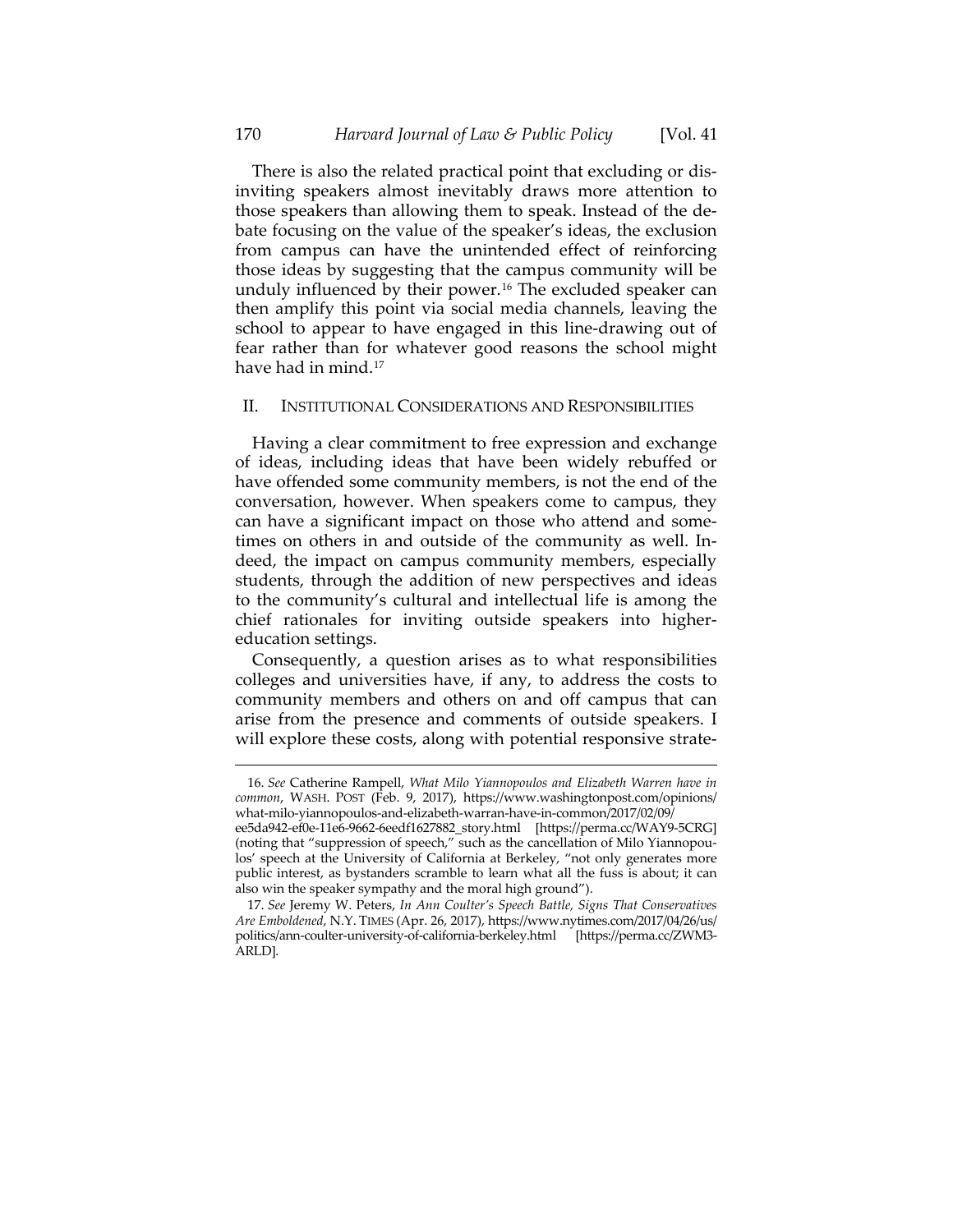gies, in the next section. For now, I note simply that by costs, I do not mean to include the anxieties that can result from having one's ideas challenged but I do mean to take seriously the sense of intimidation or alienation that some experience when a speaker condemns or demeans aspects of their identity. I also want to take seriously concerns expressed about speakers who advance ideas that, in some observers' views, promote genocide, endanger the planet, or heighten the risk of other grave dangers to students, their families or the world.<sup>[18](#page-8-0)</sup>

While it is beyond the scope here to explore the legal landscape in depth, this section will flag several sources of law and policy that may bear on schools' choices about responding to these costs.

First, to be clear, there is no law—at least none I am aware of—that would require a college or university to ban a speaker based on the potential costs associated with the person's ideas. To the contrary, for public institutions and for private institutions committed to First Amendment values, constitutional doctrine would be a steadfast barrier to doing so.<sup>[19](#page-8-1)</sup>

## *A. Discretion in Fulfilling the Educational Mission*

Still, colleges and universities are entitled to substantial discretion in determining how to fulfill their educational mis-sion.<sup>[20](#page-8-2)</sup> Against that backdrop, courts have occasionally held that schools can impose certain restrictions on outside speakers

<span id="page-8-0"></span><sup>18.</sup> *See Free Speech, Not Hate Speech*, HARV. CRIMSON (Feb. 6, 2017), http://www.thecrimson.com/article/2017/2/6/berkeley-free-speech/ [https://perma.cc/ 7ABQ-KGTY] (arguing that speakers should not be invited to campus when doing so "only serves to further legitimize their untenable, hateful claims and poses a threat to fellow classmates").

<span id="page-8-1"></span><sup>19.</sup> *See, e.g.*, Forsyth Cty. v. Nationalist Movement, 505 U.S. 123, 134–35 (1992) ("Listeners' reaction to speech is not a content-neutral basis for regulation . . . . Speech cannot be . . . punished or banned[] simply because it might offend a hostile mob." (footnote omitted)); *see also* Robert Post, *Recuperating First Amendment Doctrine*, 47 STAN. L. REV. 1249, 1265–67 (1995). For more on evaluating costs, see *infra* note 52 and accompanying text.

<span id="page-8-2"></span><sup>20.</sup> Fisher v. Univ. of Tex., 136 S. Ct. 2198, 2214 (2016) ("Considerable deference is owed to a university in defining those intangible characteristics . . . that are central to its identity and educational mission."); *see also* Bd. of Curators of the Univ. of Mo. v. Horowitz, 435 U.S. 78 (1978) (rejecting a medical student's procedural due process claim that she was entitled to a hearing for her dismissal on academic grounds).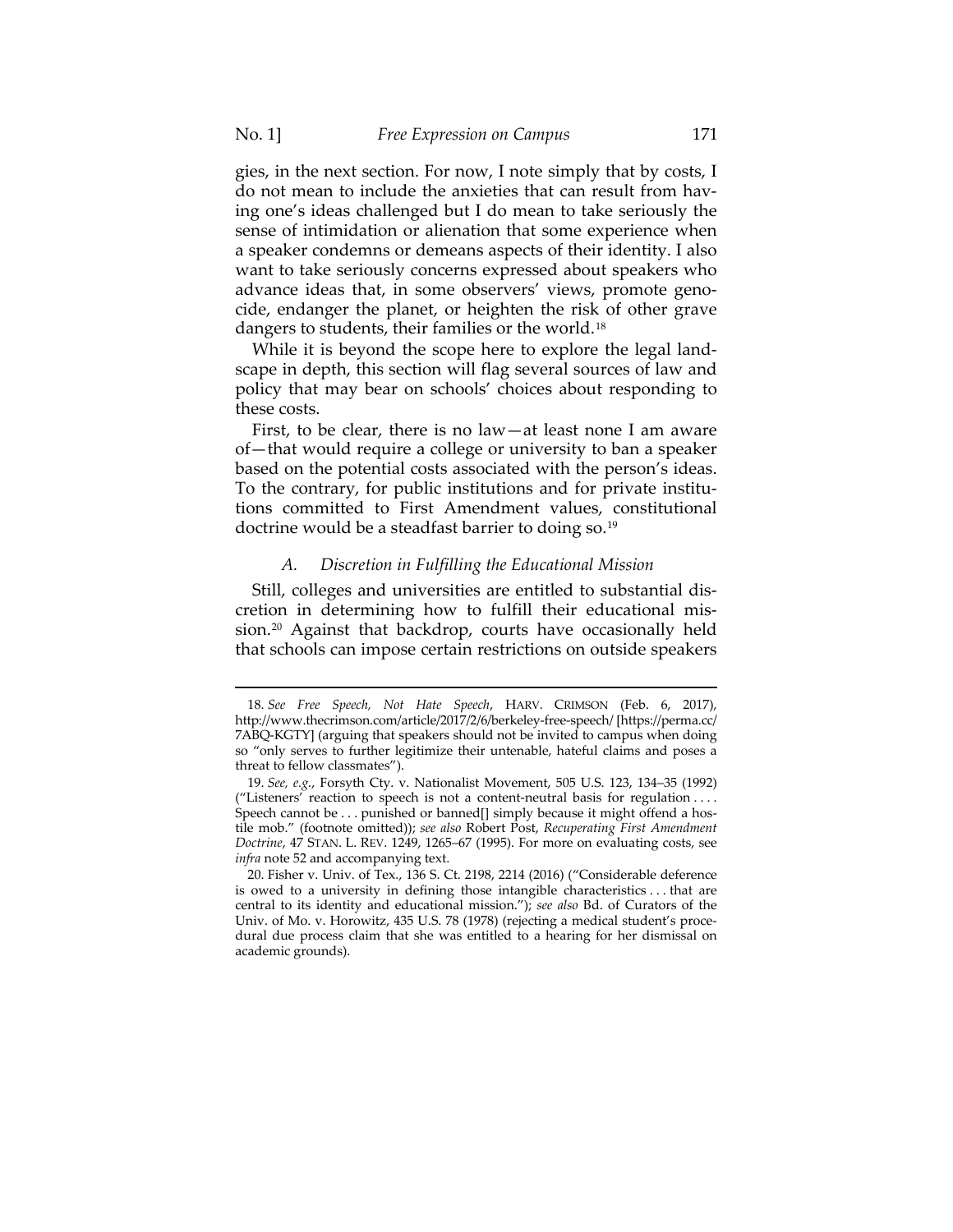based on the recognition that their focus and function is distinct from many other civic forums.[21](#page-9-1) As the Eleventh Circuit observed, "the purpose of a university is strikingly different from that of a public park."[22](#page-9-2) The court added: "Its essential function is not to provide a forum for general public expression and assembly; rather, the university campus is an enclave created for the pursuit of higher learning by its admitted and registered students and by its faculty."[23](#page-9-3)

Courts have similarly recognized that some restrictions on speakers may be tolerated in the interest of "ensuring public safety, minimizing the disruption of the educational setting, and coordinating the use of limited space by multiple entities."[24](#page-9-4) In addition, schools can reasonably justify limiting access to speakers "during discrete times of the academic year when an abundance of speakers would likely interfere with the educational mission."[25](#page-9-5) And of course, schools can prohibit speech that is otherwise unprotected by the First Amendment, including speech that incites violence.<sup>[26](#page-9-6)</sup>

<span id="page-9-0"></span>Still, courts have not held that educators' discretion extends to excluding invited speakers based on the views those speakers might express, even when those views are experienced as

<span id="page-9-1"></span><sup>21.</sup> By contrast, campus speech codes have, almost invariably, been invalidated. *See* Heidi Kitrosser, *Free Speech, Higher Education and the PC Narrative*, 101 MINN. L. REV. 1987, 1990 n.14 (2017) ("[V]irtually all codes challenged in courts have been struck down.").

<sup>22.</sup> Bloedorn v. Grube, 631 F.3d 1218, 1233–34 (11th Cir. 2011).

<sup>23.</sup> *Id.* at 1234.

<span id="page-9-4"></span><span id="page-9-3"></span><span id="page-9-2"></span><sup>24.</sup> Bowman v. White, 444 F.3d 967, 981 (8th Cir. 2006); *see also* Bloedorn, 631 F.3d at 1238 ("The University also has a significant interest in ensuring safety and order on campus, especially where the Free Speech Area is sited at a highly trafficked area of the campus, and the University employs a limited security force."); *cf.* McGlone v. Bell, 681 F.3d 718, 735 (6th Cir. 2012) (observing that the university had not explained how the policy at issue "maintain[ed] order or prevent[ed] interruption of its educational mission").

<sup>25.</sup> *Bowman*, 444 F.3d at 983.

<span id="page-9-6"></span><span id="page-9-5"></span><sup>26.</sup> *See supra* note [2;](#page-2-2) *see also* United States v. Stevens, 559 U.S. 460, 468 (noting that the First Amendment permits content-based limitations on certain speech, including obscenity, defamation, incitement, and speech integral to criminal conduct); Kathleen Ann Ruane, *Freedom of Speech and Press: Exceptions to the First Amendment*, CONG. RES. SERV. (Sept. 8, 2014), https://fas.org/sgp/crs/misc/95-815. pdf [https://perma.cc/M442-5CQ9].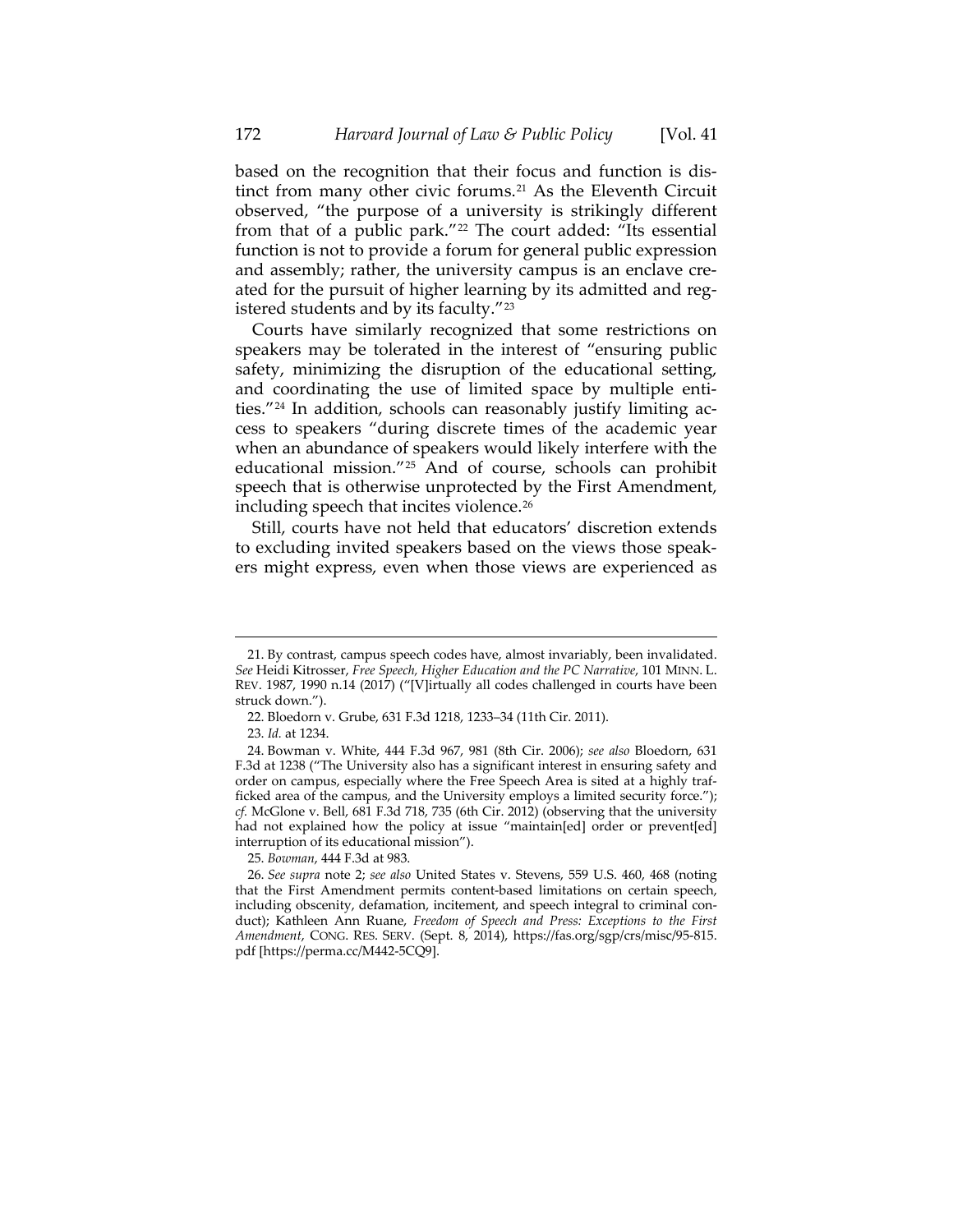harmful by some in the community.<sup>[27](#page-10-0)</sup> While the Supreme Court has upheld measures that, in seeking to prevent crime and pro-tect public safety, resulted in certain speech being restricted,<sup>[28](#page-10-1)</sup> those restrictions were not prompted by "the direct impact of speech on its audience."[29](#page-10-2) As Justice O'Connor observed, "[l]isteners' reactions to speech are not the type of 'secondary effects'" the Court has recognized as potentially permissible bases for regulation.[30](#page-10-3)

### *B. The Influence of Antidiscrimination Law*

At the same time, federal law provides that individuals may not be discriminated against or "denied the benefits of" educational programs or activities that receive federal financial assistance based on race, sex, color or national origin.[31](#page-10-4) While individual actions against schools are limited to situations

<span id="page-10-0"></span><sup>27.</sup> For cases rejecting other types of speech restrictions on high school and college campuses based on concerns about offense or disruption, see, for example, Healy v. James, 408 U.S. 169, 187–88 (1972) (rejecting university's refusal to recognize a student organization and observing that "disagreement . . . with the group's philosophy" or a view that a group's views are "repugnant" or "abhorrent," "the mere expression of them would not justify the denial of First Amendment rights"); Keyishian v. Bd. of Regents, 385 U.S. 589, 603 (1967) (rejecting a state law requiring university employees to disclose whether they had ever advocated, or been a member of a group that advocated, the overthrow of the U.S. government and observing "[t]eachers and students must always remain free to inquire, to study and to evaluate, to gain new maturity and understanding; otherwise our civilization will stagnate and die" (quoting Sweezy v. New Hampshire, 354 U.S. 234, 250 (1957)); Monteiro v. Tempe Union High Sch. Dist., 158 F.3d 1022, 1032 (9th Cir. 1998) (rejecting Title VI claim for injunctive relief that sought to remove *The Adventures of Huckleberry Finn* from high school syllabus because the author's use of a racist slur allegedly created hostile educational environment).

<span id="page-10-1"></span><sup>28.</sup> *See, e.g.*, City of Erie v. Pap's A.M., 529 U.S. 277, 289–91 (2000) (plurality opinion) (upholding restrictions on nude dancing, notwithstanding the Court's recognition that such dancing is "expressive conduct," due to potential adverse effects on public health, safety and welfare).

<sup>29.</sup> Boos v. Barry, 485 U.S. 312, 321 (1988) (plurality opinion).

<span id="page-10-3"></span><span id="page-10-2"></span><sup>30.</sup> *Id.*; *see also id.* at 334 (Brennan, J., concurring) ("Whatever 'secondary effects' means, I agree that it cannot include listeners' reactions to speech.").

<span id="page-10-4"></span><sup>31.</sup> 42 U.S.C. § 2000d (2012); 20 U.S.C. § 1681 (2012). Because federal financial assistance includes financial aid to students, these laws apply to nearly all highereducation institutions in the United States. WILLIAM A. KAPLIN & BARBARA A. LEE, THE LAW OF HIGHER EDUCATION 22 (2014).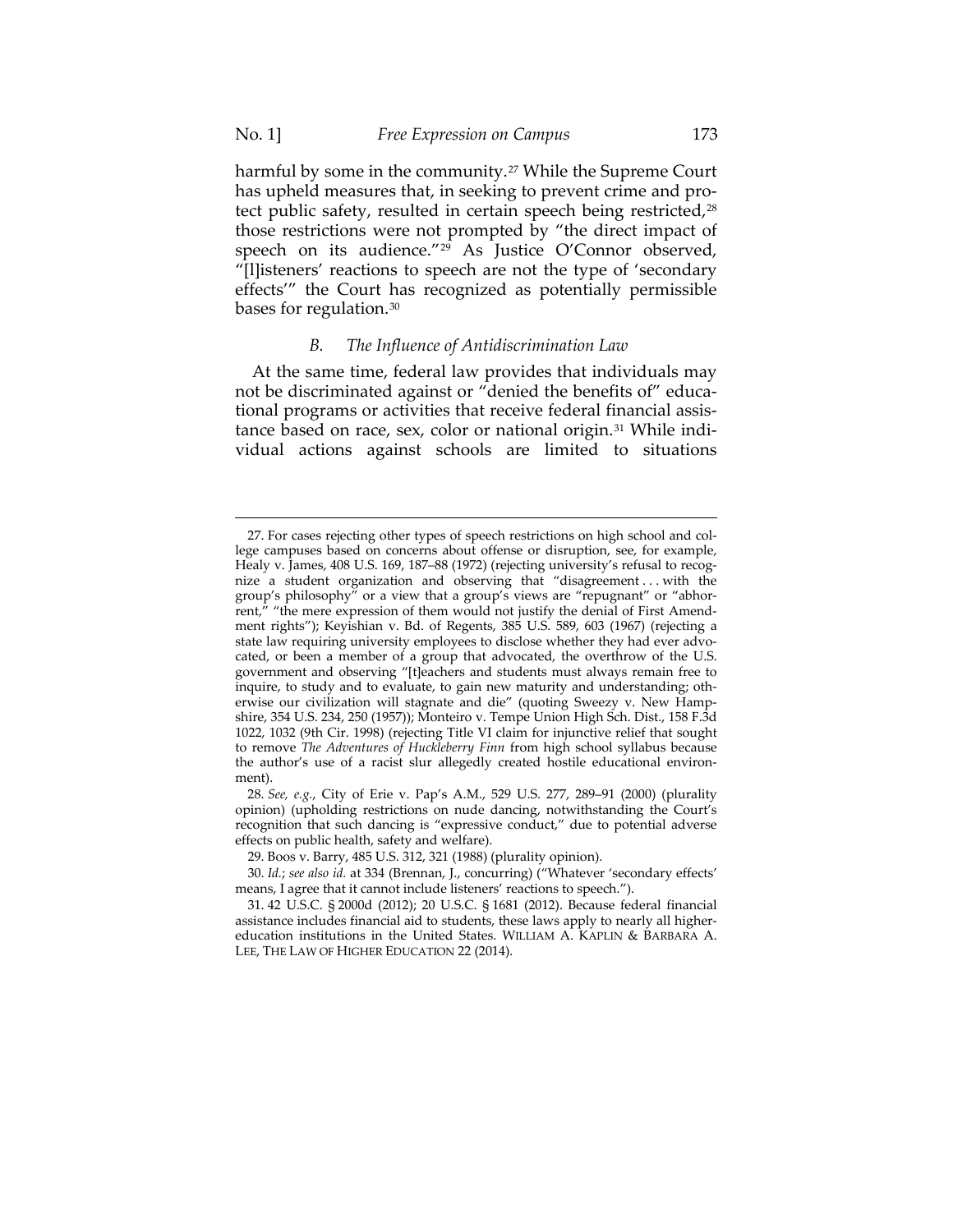involving intentional discrimination, $32$  the Office of Civil Rights within the federal Department of Education has authority to enforce Title VI and Title IX by terminating federal financial assistance to schools found in violation.[33](#page-11-1) In addition to regulating a school's conduct, under both statutes a school can be held accountable for hostile environments created by others.<sup>[34](#page-11-2)</sup>

To be clear, there is no case law suggesting that the presence or comments of an outside speaker would, without more, give rise to a cognizable claim under either Title VI or Title IX. Instead, as the Supreme Court has recognized in the context of peer harassment litigation, school administrators require flexibility in their work and will face liability only where their response to harassment "is clearly unreasonable in light of the known circumstances."[35](#page-11-3) Even further, federal regulations and guidance limit harassment claims to those where the "conduct" is "sufficiently severe, pervasive or persistent."[36](#page-11-4)

 $\overline{a}$ 

<span id="page-11-3"></span>35. *See Davis*, 526 U.S. at 648. The Court added that to be clearly unreasonable, funding recipients would have to respond (or fail to respond) in a manner that was "deliberately indifferent" to the harassment. *Id.*

<span id="page-11-4"></span>36. *See* U.S. Dep't of Educ., Racial Incidents and Harassment Against Students at Educational Institutions; Investigative Guidance, 59 Fed. Reg. 11,448, 11,449 (Mar. 10, 1994); U.S. DEP'T OF EDUC., OFFICE FOR CIVIL RIGHTS, REVISED SEXUAL HAR-ASSMENT GUIDANCE, HARASSMENT OF STUDENTS BY SCHOOL EMPLOYEES, OTHER STUDENTS, OR THIRD PARTIES (2001), https://www.ed.gov/about/offices/list/ocr/ docs/shguide.html [https://perma.cc/NRL2-TVFT]. For a recent discussion of the relationship between Title VI and the First Amendment in relation to campus speech, see, for example, Yaman Salahi & Nasrina Bargzie, *Talking Israel and Palestine on Campus: How the U.S. Department of Education Can Uphold the Civil Rights Act and the First Amendment*, 12 HASTINGS RACE & POVERTY L.J. 155, 156 (2015) (arguing against the premise "that students suffer from a hostile educational environ-

<span id="page-11-0"></span><sup>32.</sup> *See* Alexander v. Sandoval, 532 U.S. 275, 293 (2001) ("Neither as originally enacted nor as later amended does Title VI display an intent to create a freestanding private right of action to enforce [disparate impact] regulations promulgated under § 602. We therefore hold that no such right of action exists.").

<sup>33.</sup> 42 U.S.C. § 2000d-1 (2012); 20 U.S.C. § 1682 (2012).

<span id="page-11-2"></span><span id="page-11-1"></span><sup>34.</sup> *See* Davis *ex rel.* LaShonda D. v. Monroe Cty. Bd. of Educ., 526 U.S. 629, 633 (1999). Although *Davis* applied Title IX rather than Title VI, the Supreme Court has recognized repeatedly that interpretations of one should be applied to the other. *See, e.g.*, Fitzgerald v. Barnstable Sch. Comm., 555 U.S. 246, 258 (2009) ("Congress modeled Title IX after Title VI of the Civil Rights Act of 1964 and passed Title IX with the explicit understanding that it would be interpreted as Title VI was." (citations omitted)); *Sandoval,* 532 U.S. at 280 ("Title IX . . . was patterned after Title VI of the Civil Rights Act of 1964."); Cannon v. Univ. of Chi., 441 U.S. 677, 696 (1979) ("The drafters of Title IX explicitly assumed that it would be interpreted and applied as Title VI had been during the preceding eight years.").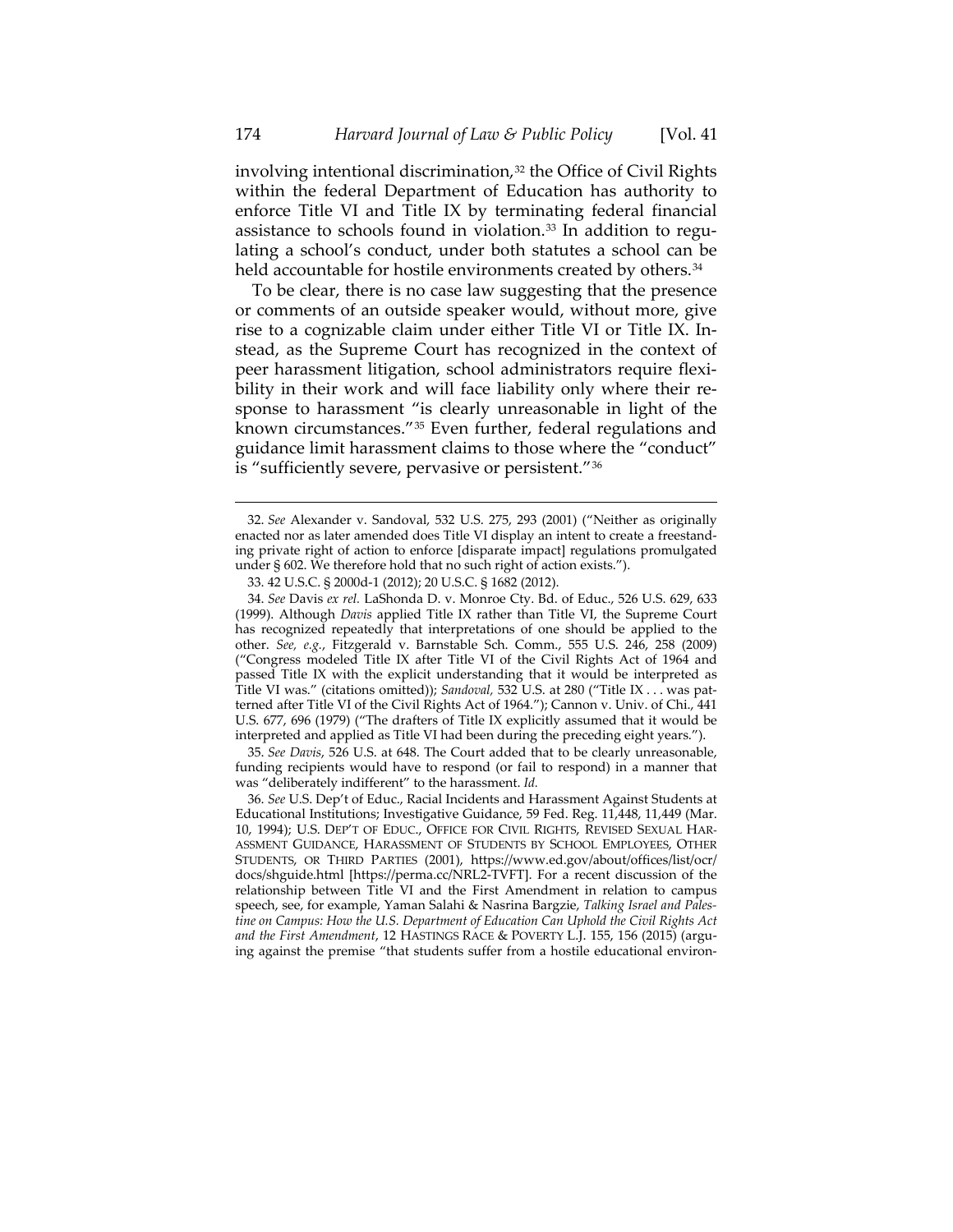### *C. Institutional Commitments to Teaching, Research, and Service*

In addition to First Amendment and nondiscrimination law and values, the shared goals of most higher-education institutions also bear on how schools ought to engage with divisive or controversial outside speakers. Most basically, these include, in varying degrees depending on the school, commitments to teaching, research, and service to society.[37](#page-12-0) While each is the subject of its own vast literature and debates, $38$  I will flag a few of the most significant ways in which these goals are relevant to the discussion here.

Notably, while each can and should inform our thinking about these issues, none provides specific guidance. With respect to teaching, for example, it is axiomatic that there is value in students learning to engage with ideas different from their own. Indeed, the very point of education, both at the college and university level and elsewhere, is for students to engage with new ideas and information. We might conclude, then, that there is nothing but upside in having outside speakers bring their views onto campus. On the other hand, both common sense and empirical literature remind us that students are less

ment in violation of their civil rights when a particular country or government with which they may identify is subjected to vigorous critique or academic scrutiny"). *See also* Shana v. Rutgers, No. A-5575-08T3, 2010 WL 4117268, at \*15 (N.J. Super. Ct. App. Div. Oct. 12, 2010) (dismissing a student's claim that a faculty member's "blunt, insensitive or even rude" speech against him constituted unlawful discrimination, as "mere utterance of an . . . epithet which engenders offensive feelings" is insufficient to support a discrimination claim (quoting Taylor v. Metzger*,* 706 A.2d 685, 690 (N.J. 1998))).

<span id="page-12-0"></span><sup>37.</sup> *See, e.g.*, Jonathan R. Cole, The Great American University: Its Rise to Preeminence, Its Indispensable National Role, Why It Must Be Protected (2009); Colleges and Universities as Citizens (Robert G. Bringle, Richard Games & Edward A. Malloy eds., 1999).

<span id="page-12-1"></span><sup>38.</sup> *See generally* COLLEGES AND UNIVERSITIES AS CITIZENS, *supra* note 37. Although there is significant debate regarding the role of higher-education institutions in preparing students for the job market, *see, e.g.*, Jeffrey J. Selingo, *What's the purpose of college: A job or an education?*, WASH. POST (Feb. 2, 2015), https:// www.washingtonpost.com/news/grade-point/wp/2015/02/02/whats-the-purpose-ofcollege-a-job-or-an-education [https://perma.cc/N6X5-YVCE]; Jessica Weinkle, *Universities Do More than Just Prepare Students for Jobs*, BOULDER DAILY CAMERA (Apr. 13, 2014), http://www.dailycamera.com/guest-opinions/ci\_25547232/universities-domore-than-just-prepare-students-jobs [https://perma.cc/4FGF-WSP5], that seems less relevant to how schools respond to contentious outside speakers than the other issues discussed above.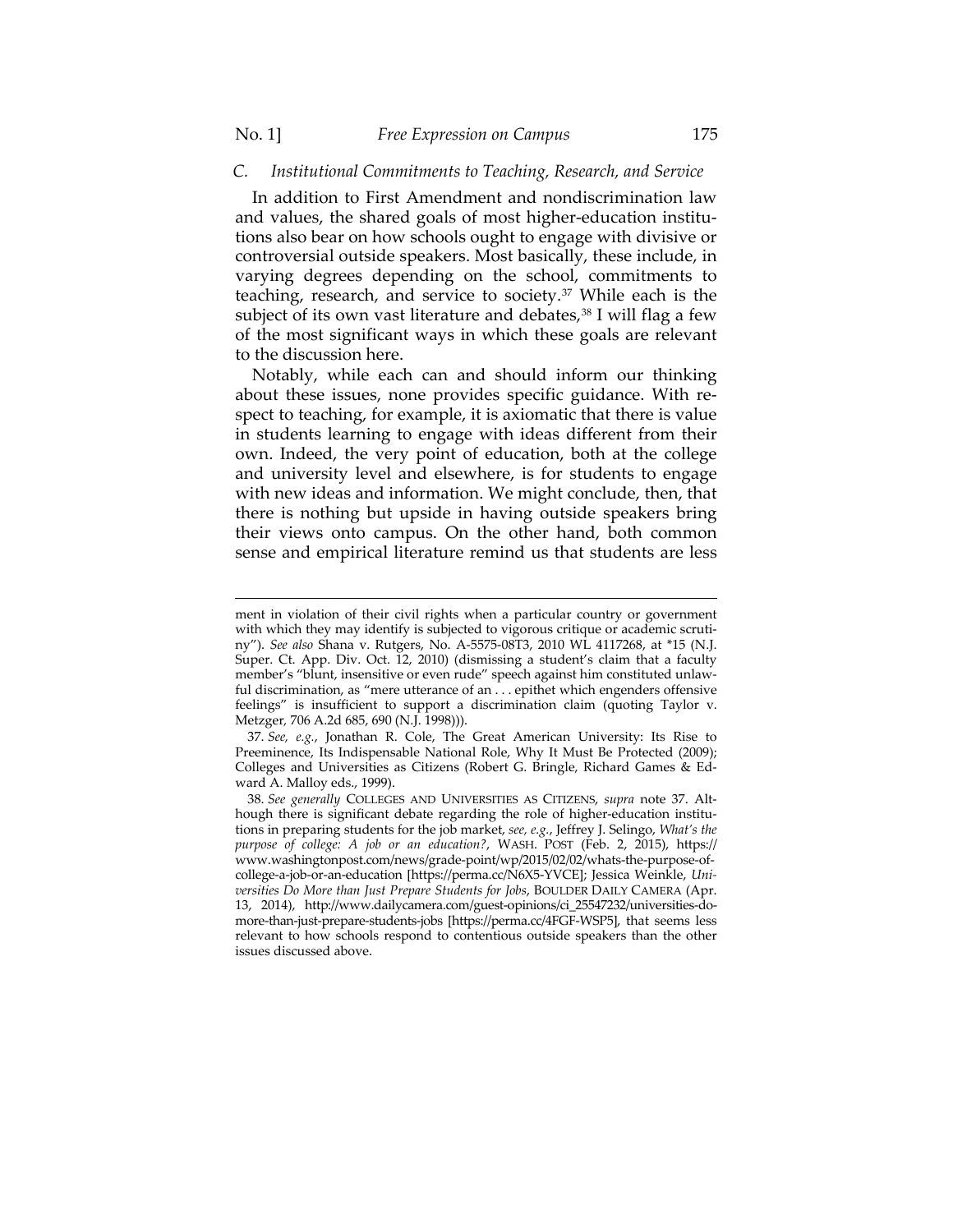likely to take in information if they experience their surroundings as hostile to their presence.[39](#page-13-0)

Likewise, with respect to research (as well as teaching), one might argue that institutional aims are enhanced by bringing in speakers who challenge conventional wisdom and accepted academic methodologies. At the same time, as debates about "alternative facts" suggest, there is a serious question whether the research mission may be harmed rather than strengthened by the unfettered presence of speakers relating demonstrably false information or flawed methodologies to the campus community.[40](#page-13-1) Even further, outside speakers who tout their campus tours to enhance their legitimacy by association with higher education may gain further attention for their ideas and, in turn, diminish the public's acceptance of contrary knowledge that is produced in an academic setting.

And third, with respect to service to society, it might also follow that enabling free exchange with invited speakers will be citizenship-enhancing, in addition to educational, by strengthening students' ability to engage in civil discourse on contentious issues. The service mission might also be fulfilled by providing a forum in which demonstrably false or dangerous ideas can be contested, particularly where general public forums might not support or enable thoughtful challenges to the speakers' ideas. Yet, as just mentioned, speaking on a college or university campus can also lend a patina of legitimacy and

<span id="page-13-0"></span><sup>39.</sup> *See, e.g.*, Richard Delgado & Jean Stefancic, *Four Ironies of Campus Climate*, 101 MINN. L. REV. 1919, 1922 (2017) ("[M]any campus administrators are committed to the goal of educating students for roles in a multicultural and multiracial world, and if the campus is cold or hostile, this goal will be difficult to achieve." (footnote omitted)); Lawrence*, supra* note 1, at 435–36, 458–61, 472–76 (describing the negative effects of hostile speech on students from marginalized social groups); Matsuda, *supra* note 1, at 2321–23, 2336–41, 2370–73, 2375–78 (same).

<span id="page-13-1"></span><sup>40.</sup> *See, e.g.*, Edward Glaeser & Cass R. Sunstein, *Does More Speech Correct Falsehoods?*, 43 J. LEGAL STUD. 65, 66 (2014) (discussing research showing that "balanced, objective information" does not necessarily result in "corrections of falsehoods"); S.I. Strong, *Alternative Facts and the Post-Truth Society: Meeting the Challenge*, 165 U. PA. L. REV. ONLINE 137, 138 (2017) (discussing empirical research showing that "'[e]xposure to accurate information may not be enough' to counteract individual or institutional adherence to alternative facts" (alteration in original) (quoting Brendan Nyhan & Jason Reifler, The Roles of Information Deficits and Identity Threat in the Prevalence of Misperceptions 3 (Nov. 11, 2016) (unpublished manuscript), http://www.dartmouth.edu/~nyhan/openingpoliticalmind.pdf [https://perma.cc/T36Q-HG59])).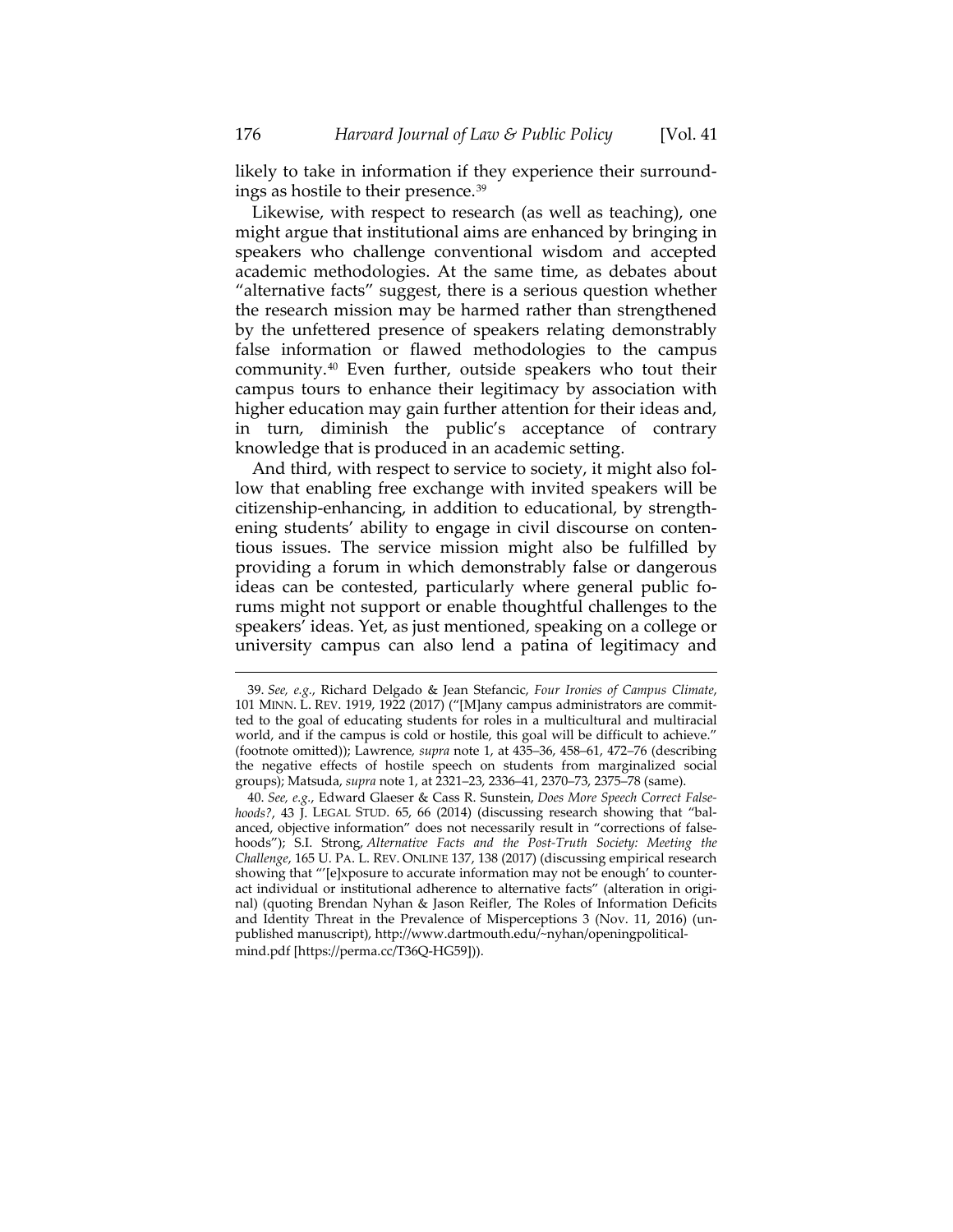amplify attention to individuals and ideas that are otherwise widely rejected as illegitimate. One might ask whether highereducation institutions would provide a greater service by making judgments that certain speakers, even if very few, are simply not engaged in reasoned discourse. To the extent that speakers use their platform to hurl gratuitous insults at students or others,[41](#page-14-0) one might also argue that allowing these speakers models or reinforces a type of behavior that is desirable neither on campus nor in civil society.

Still, on the view that excluding speakers is infeasible for both normative and instrumental reasons, $42$  the legal and policy landscape just discussed suggest that neutrality or invocation of a free-expression commitment when provocative speakers are on campus may also be an insufficient response.

#### III. A MENU OF INSTITUTIONAL RESPONSES

In this section, I take up the central question of how colleges and universities might respond to costs that can occur as a result of an invited speaker's presence or remarks on campus. Again, I recognize that there is consensus neither on whether it is possible for a speaker to cause all of the costs discussed here nor on the nature of any that might occur. Still, even a skeptic who rejects the possibility of harm might find it useful to take seriously the views of others who contend that harms do occur

<span id="page-14-0"></span><sup>41.</sup> *See* Karen Herzog, *Breitbart writer targets transgender UWM student*, MILWAU-KEE J. SENTINEL (Dec. 14, 2016), http://www.jsonline.com/story/news/education/ 2016/12/14/breitbart-writer-targets-transgender-uwm-student/95420206/ [https:// perma.cc/B68V-DKS4] ("Yiannopoulos singled out a transgender student [in an on-campus speech] who had protested against a new [University of Wisconsin-Madison] policy created for its recreation center's locker rooms.").

<span id="page-14-1"></span><sup>42.</sup> *See supra* Part I*. See also* Kitrosser, *supra* note 21, at 2038 ("The very same societal failings reflected in the marketplace, after all, presumably will inhere in those persons and institutions empowered to restrict speech. This brings us back to the worry that those who create and enforce content-based speech restrictions will do so incompetently or abusively. Even putting aside such failings, the very nature of the social prejudices that critical theorists describe—specifically, their manifold and deeply ingrained ubiquity—makes the task of line-drawing between actionable and permissible speech content intrinsically precarious. Furthermore, fights over speech restrictions themselves are bound to become a part of the discourse consumed in the deeply imperfect speech marketplace. This returns us to the concern that restrictions will prove counterproductive.").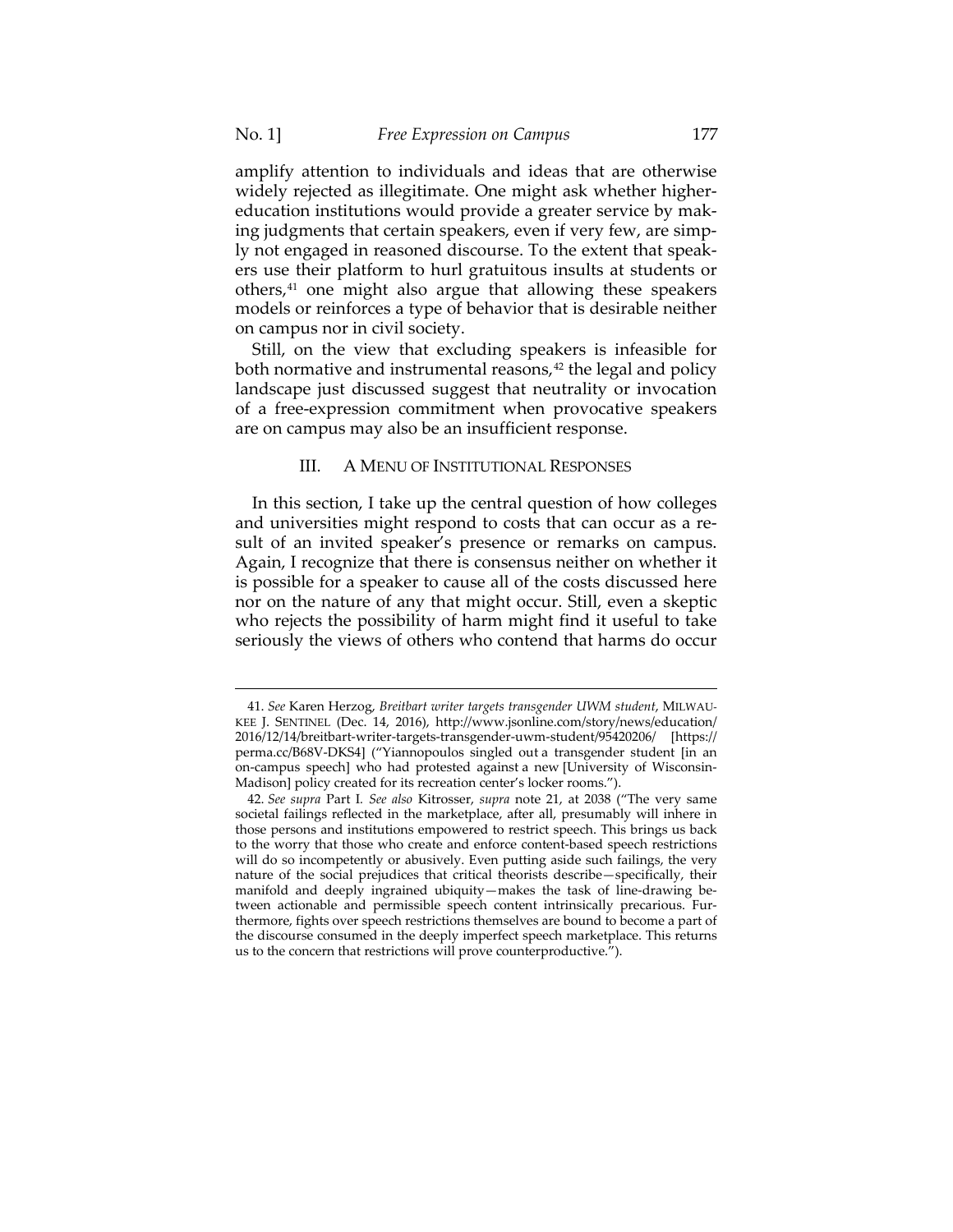as well as the costs, financial and otherwise, that may arise when a contentious speaker comes to campus.

Drawing from the discussion above, I offer here a noncomprehensive catalogue of potential costs and institutional responses:

# *A. Diminished Student Learning or Well-Being*

Individuals and groups may indicate that a speaker's comments target them for their identity or their beliefs and, consequently, they feel intimidated, afraid or alienated in ways that inhibit their participation in academic and other activities on campus, either around the time of the speech or in the longerterm because the speaker contributes to what they experience as an environment that is unwelcoming or even hostile to their presence.[43](#page-15-0) This is especially likely to occur when a speaker comes to campus and singles out particular groups of people as less worthy or able.<sup>[44](#page-15-1)</sup> This may also be more likely when a significant protest occurs and, while offering a counter-narrative, also amplifies the speaker's message. Although many well-

<span id="page-15-0"></span><sup>43.</sup> *See* Snyder v. Phelps, 562 U.S. 443, 460–61 (2011) (recognizing that "[s]peech is powerful" and can "inflict great pain"); *cf.* NAACP v. Claiborne Hardware Co., 458 U.S. 886, 910 (1982) (acknowledging that protected speech "may embarrass others"); FCC v. Pacifica Found., 438 U.S. 726, 745 (1978) (similar acknowledgment that "society may find offensive" speech that is protected).

For discussion of the ways in which speech experienced as hostile may have negative consequences for individuals affected by the speech, see, for example, DONALD A. DOWNS, NAZIS IN SKOKIE: FREEDOM, COMMUNITY, AND THE FIRST AMENDMENT (1985) (analyzing interviews of and data regarding Holocaust survivors in Skokie, Illinois about the harm they faced from the threat of Nazisupporters' proposed march there and concluding that "[t]he major harmful consequence at Skokie was the infliction of mental trauma on the survivors" and that "their trauma appears to have involved both personal and communitarian dimensions"). *See also* Lisa Feldman Barrett, *When Is Speech Violence?*, N.Y. TIMES (July 14, 2017), https://www.nytimes.com/2017/07/14/opinion/sunday/when-is-speech-violence. html [https://perma.cc/LS3A-94RA] (citing studies showing negative physical effects of verbal abuse and other similar adversity). *But cf.* PHILIPPA STRUM, WHEN THE NAZIS CAME TO SKOKIE: FREEDOM FOR THE SPEECH WE HATE 147–48 (1999) (arguing that Skokie residents benefited from challenging the attempted march).

<span id="page-15-1"></span><sup>44.</sup> *Cf.* Andrew Altman, *Liberalism and Campus Hate Speech: A Philosophical Examination*, 103 ETHICS 302, 310 (1993) (arguing that "the language of racist, sexist, and homophobic slurs and epithets provides wholly conventional ways of treating people as moral subordinates" and that such terms "are used not only to express hatred or contempt for people but also to 'put them in their place,' that is, to treat them as having inferior moral standing").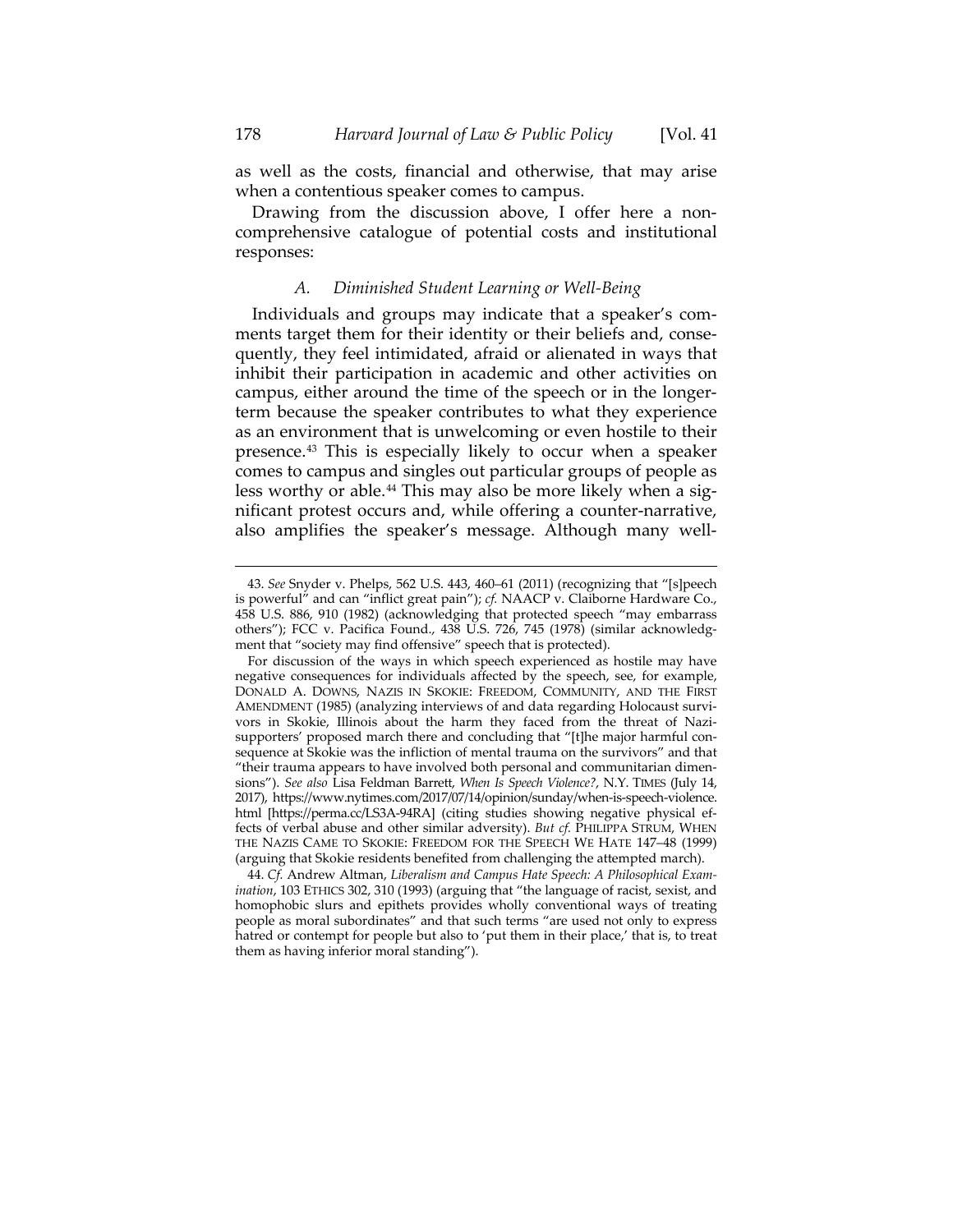publicized incidents involving recent speakers concern comments about gender, race or sexual orientation, in my experience students who are religiously observant or who hold conservative views also sometimes report feeling targeted in ways that negatively affect their sense of well-being on campus.

As a general matter, many schools make significant efforts to enable all students to thrive and engage fully in educational and other opportunities. With respect to negative consequences that may flow from invited speakers, schools might consider inviting, or supporting invitations to, other speakers who offer a different perspective.<sup>[45](#page-16-0)</sup> Schools might also choose to have certain events introduced or moderated by a respected institutional leader or faculty member who is positioned to pose challenging questions and, if appropriate, to reiterate the institution's core values. Many schools can also make choices about where to locate the speaker so that, whatever the message, students can, if they choose, minimize their interaction with both the speaker and any related protests. And of course, institutional leaders can choose to express their own views on the issues being discussed, though at institutions with an active roster of invited speakers, this may prove to be as difficult as having campus leaders respond to the near-constant flow of world events that also impact their students.<sup>[46](#page-16-1)</sup>

<span id="page-16-2"></span> $\overline{a}$ 

In addressing conflicts between institutional values and invited speakers' messages, consideration must also be given to communicating in ways that do not foreclose discussion and debate on campus. *See generally* Steve Kolowich, *An Internet Troll is Invited to Speak: What's a College President to Do?*, CHRON. HIGHER

<span id="page-16-0"></span><sup>45.</sup> For discussion of this and numerous additional ways schools might support students, see Office of the VP for Student Life, *Building Community in Challenging Times*, U.WASH., http://dsl.uw.edu/building-community-in-challenging-times/ [https:// perma.cc/DQ96-7RC2].

<span id="page-16-1"></span><sup>46.</sup> For examples of schools' engagement with speakers in this way, see, for example, *Q&A for Richard Spencer 10/19 Event*, U. OF FLA., https://freespeech.ufl. edu/qa-for-1019-event/ [https://perma.cc/5ML7-DFRF] ("UF has been clear and consistent in its denunciation of all hate speech and racism and in particular of the racist speech and white nationalist values of Richard Spencer."); Office of University Life, *FAQ about CU College Republicans Event with Mike Cernovich on 10/30/17*, COLUM. U. (Oct. 30, 2017), https://universitylife.columbia.edu/faq-mike-cernovich [https://perma.cc/49H2-QBCF] ("Does the University agree with Mike Cernovich's messages? No, the University does not agree with Mike Cernovich's messages about male power over women, racial superiority, hostility toward religious minorities including Muslims, and other comments along these lines.").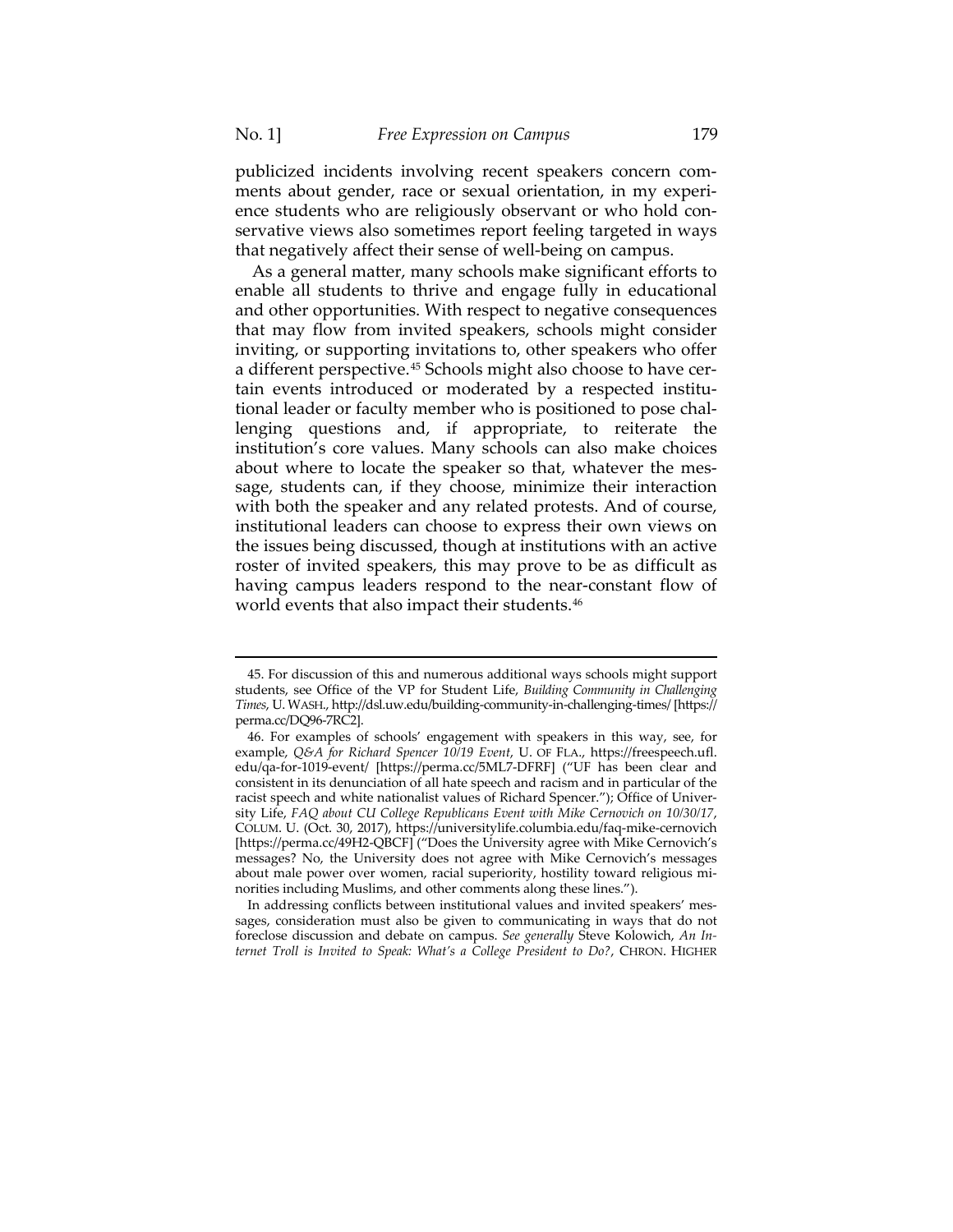This is also an area where faculty can have a particular impact by hosting or participating on panels, by publishing their views in student newspapers or open statements<sup>[47](#page-17-0)</sup> and, if relevant, by providing opportunities for nuanced class discussion of issues that, as a result of an invited speaker's presence, may be roiling the campus.<sup>[48](#page-17-1)</sup> Faculty and student affairs staff might also educate on and work with interested students regarding protest strategies and options.[49](#page-17-2)

## *B. Heightened Risk of Hostility and Harassment on Campus*

Even without inciting violence, a speaker's expressed views might encourage or legitimate hostility toward a particular group on campus. To be sure, this concern is not limited to invited speakers. During the contentious presidential campaign season, for example, some students reported a heightened

<span id="page-17-1"></span>48. Because this essay is focused on institutional responses to invited speakers, I do not address the many and significant ways in which students are often at the forefront of protesting viewpoints with which they disagree and providing counternarratives to the ideas being advanced by speakers. For more on student engagement with controversial speakers, see, for example, Ellis Arnold, *CU Boulder to Support Alternative Event to Milo Yiannopoulos Talk*, CU INDEP. (Dec. 15, 2016), https://cuindependent.com/2016/12/15/cu-alternative-event-milo-yiannopoulos [https://perma.cc/9JMY-WKFM] (discussing student petition for university to support alternative event to Yiannopoulos talk); Lisa Rathke, *College Students Protest Speaker Branded White Nationalist*, U.S. NEWS (Mar. 2, 2017) https://www. usnews.com/news/best-states/vermont/articles/2017-03-02/controversial-speakersparks-criticism-at-middlebury-college [https://perma.cc/9P4N-H3HN] (discussing student protest against white nationalist speaker); Claire Tully, *Auburn Unites Concert, march protest Richard Spencer appearance*, PLAINSMAN (Apr. 18, 2017), http:// www.theplainsman.com/article/2017/04/auburn-unites-concert-march-protestsrichard-spencer-appearance [https://perma.cc/F3U9-UECV] (discussing studentorganized concert protesting Richard Spencer's appearance at Auburn University).

EDUC. (Feb. 10, 2017), http://www.chronicle.com/article/An-Internet-Troll-Is-Invited/239170 [https://perma.cc/FWY3-V9YR].

<span id="page-17-0"></span><sup>47.</sup> *See, e.g.*, Todd Gitlin et al., *An open letter about Charles Murray and his right to speak on campus*, COLUM. SPECTATOR (Mar. 20, 2017) http://columbiaspectator.com/ opinion/2017/03/21/an-open-letter-about-charles-murray-and-his-right-to-speakon-campus/ [https://perma.cc/JU5R-CFFA]; Katherine Franke et al., *Faculty Statement on Charles Murray Lecture*, COLUM. L. SCH. (Mar. 20, 2017), http://www.law. columbia.edu/open-university-project/academic-freedom/faculty-murraystatement [https://perma.cc/Q99B-MNPK].

<span id="page-17-2"></span><sup>49.</sup> *See, e.g.*, Division of Student Affairs, *How to Protest Safely*, U.C. BERKELEY, http://sa.berkeley.edu/protest-safely [https://perma.cc/V7CU-3KE8] (last visited Nov. 13, 2017).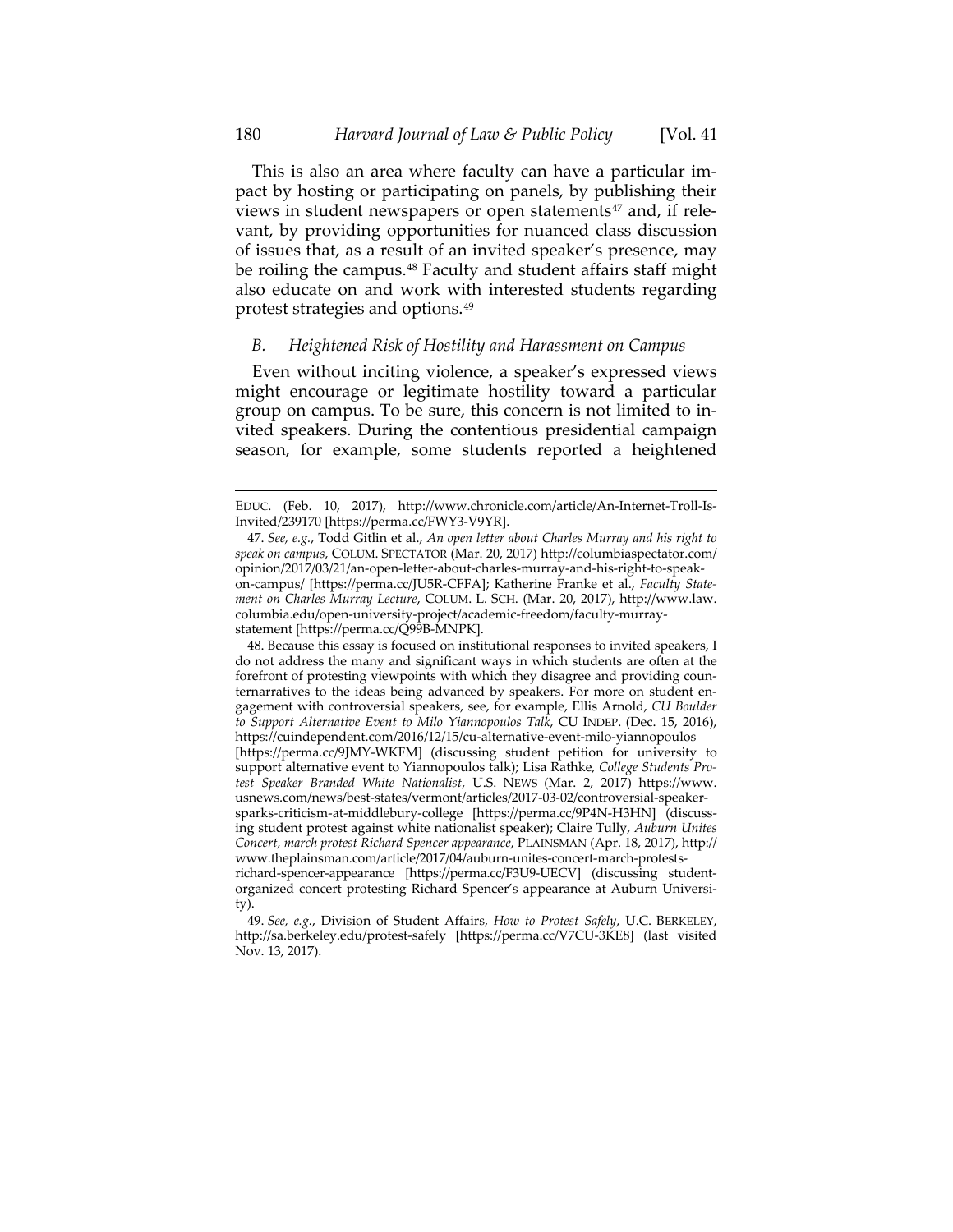sense of vulnerability because of Donald Trump's comments about women, Muslims, undocumented immigrants, and oth-ers,<sup>[50](#page-18-0)</sup> and others expressed vulnerability because they support-ed a candidate who was deeply unpopular among their peers.<sup>[51](#page-18-1)</sup>

A school's response to this risk of increased hostility and possible harassment, whatever the source, is likely to be most effective with clear communication of institutional values, including through a well-known policy that prohibits harassment, vandalism and similar misconduct, and through meaningful enforcement of that policy. An effective policy will also be clear that speakers may not incite violence. At the same time, it is important for schools to be clear, consistent with free expression values discussed earlier, that being offended is not the same as being harassed.<sup>[52](#page-18-2)</sup>

Viewpoints will inevitably conflict, and members of the University community will disagree with and may even take offense at both the opinions expressed by others and the manner in which they are expressed. But the role of the University is not to shield individuals from positions that they find unwelcome.

*Id.* At the same time, the Rules expressly recognize that "the University may restrict expression that constitutes a genuine threat of harassment, that unjustifiably invades an individual's privacy, or that falsely defames a specific individual." *Id.* They explain:

These forms of expression stand apart because they do little if anything to advance the University's truth-seeking function and they impair the ability of individuals at the University to participate in that function. The University has an obligation to assure members of its community that they can continue in their academic pursuits without fear for their personal security or other serious intrusions on their ability to teach and to study.

<span id="page-18-0"></span><sup>50.</sup> *See, e.g.*, *The Trump Effect: The Impact of the Presidential Campaign on our Nation's Schools*, S. POVERTY L. CTR. (Apr. 13, 2016), https://www.splcenter.org/ 20160413/trump-effect-impact-presidential-campaign-our-nations-schools [https:// perma.cc/WPG4-57WN].

<span id="page-18-1"></span><sup>51.</sup> *See, e.g.*, Clare Foran, *Trump-Supporting Republicans Face a Backlash on College Campuses*, ATLANTIC (Oct. 31, 2016) https://www.theatlantic.com/politics/archive/ 2016/10/republicans-trump-racism-sexism/505697/ [https://perma.cc/6Y6H-8C8L].

<span id="page-18-2"></span><sup>52.</sup> Columbia University's rules governing protests offers a useful model. *University Regulations (Including Rules of Conduct*), COLUM. U. (Oct. 2015), http://www. essential-policies.columbia.edu/university-regulations-including-rules-conduct# conduct [https://perma.cc/ZMV6-NSR3]. The Rules begin with an affirmative statement setting out the values of free expression and then makes clear that "the University cannot and will not rule any subject or form of expression out of order on the ground that it is objectionable, offensive, immoral, or untrue." *Id.* The Rules also recognize: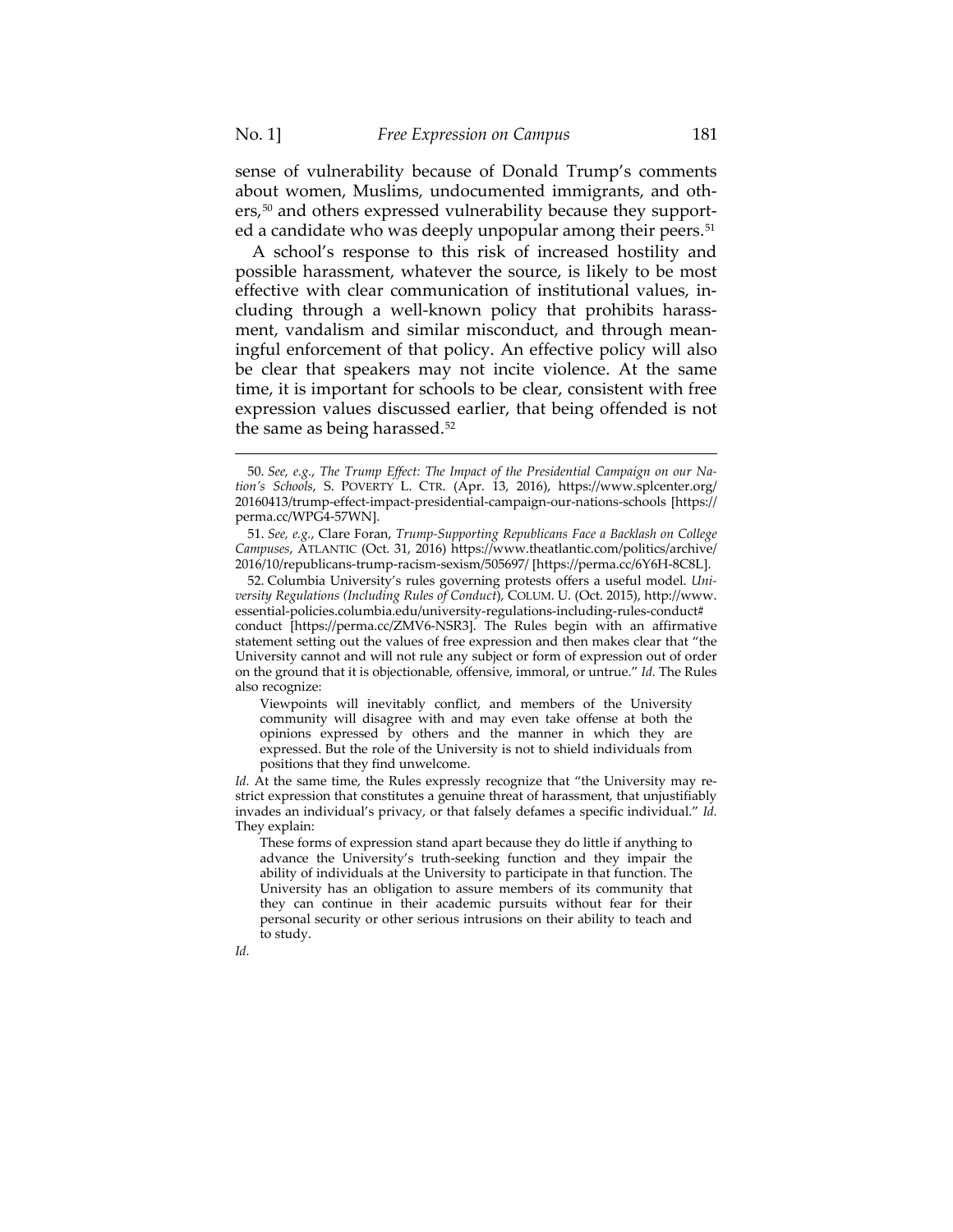# *C. Amplification of Pseudoscience and Debunked Methodologies Within the Campus Community*

A third potential cost is that speakers may be accorded greater legitimacy as a result of speaking at an academic institution, even when academics, including at the school the speaker is addressing, have disproved their contentions or demonstrated fundamental flaws in their analyses. Put another way, providing these speakers with a college or university platform can elevate pseudoscience, debunked methodologies, or falsified historical accounts to students who do not have the knowledge or training to doubt the views being advanced. This is not to say that schools should exclude speakers on the ground that their work would receive a failing grade in any class on campus; as discussed above, the overarching costs associated with excluding speakers almost invariably outweigh the potential benefits. But the question remains whether schools ought to do something to minimize the risk of appearing to endorse a speaker who addresses the campus community.

Here, communication about why schools allow speakers to come to campus may be the best strategy. Many students on campus, especially in their early years, may not know why, for example, a school whose faculty engage in research and teaching on climate change will permit an invited speaker to deny climate change or to advocate for energy policy that may pose direct environmental risks. And those speakers, in turn, may gain legitimacy off campus by highlighting their "campus tour."

By explaining simply and repeatedly that allowing someone to speak on campus does not mean that the school has endorsed the speaker's views, colleges and universities can push back against some of the legitimating effect that may be imput-

For more general discussion of the relationship between speech and harassment, see generally Bridget Hart, *A Balancing Act for American Universities: Antiharassment Policy v. Freedom of Speech*, 25 J.L. & POL'Y 399 (2016) (discussing whether university regulation of hate speech is constitutional); Thomas A. Schweitzer, *Hate Speech on Campus and the First Amendment: Can They be Reconciled?*, 27 CONN. L. REV. 493 (1995) (same); Alexander Tsesis, *Campus Speech and Harassment*, 101 MINN. L. REV. 1863 (2017) (same).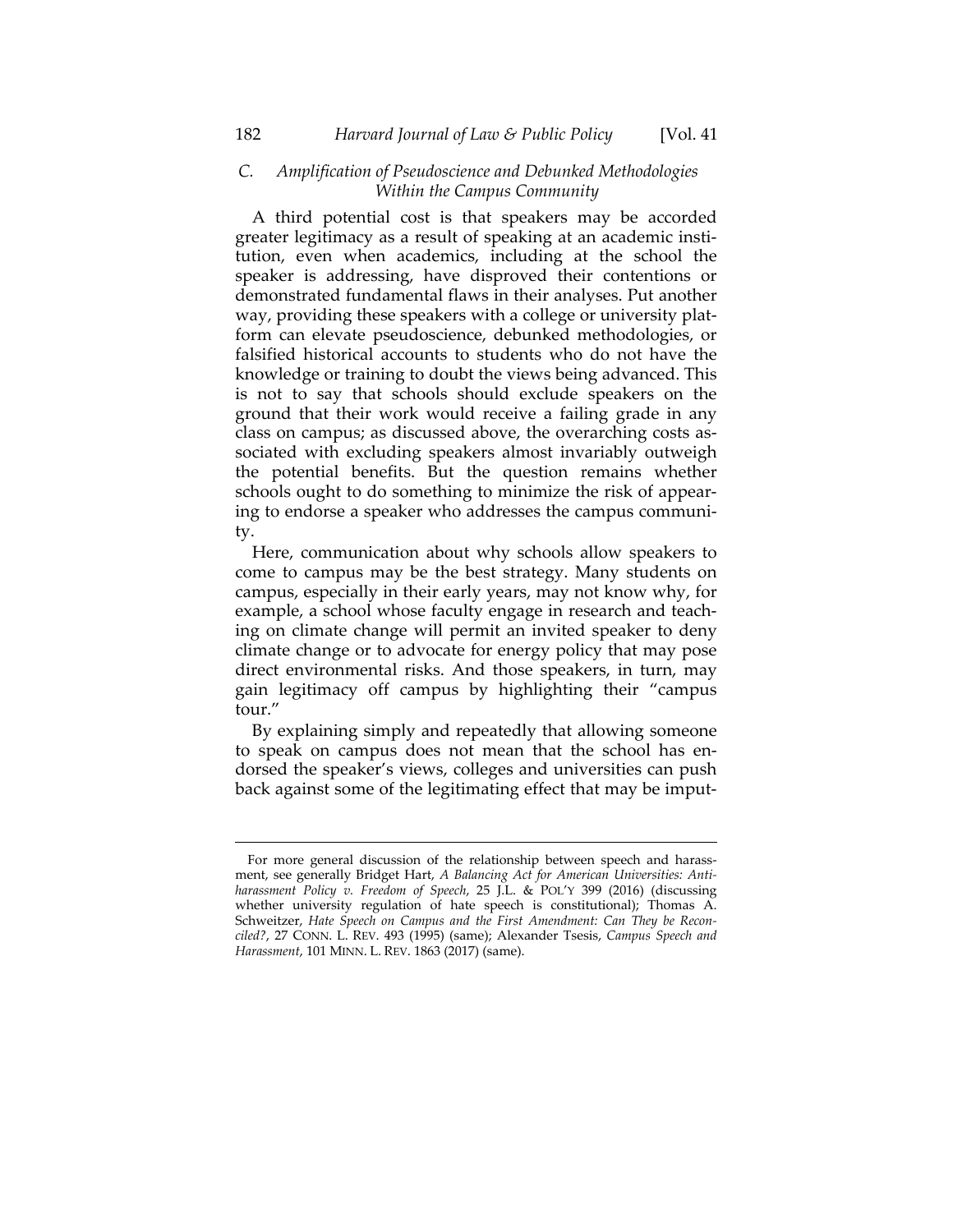ed to a speaker by virtue of being on campus.<sup>[53](#page-20-0)</sup> Likewise, schools might want to require that event hosts, including student organizations, permit some form of questions by audience members at all events to help ensure opportunities for contestation of speakers' ideas. And, in some instances, school leaders or faculty members might want to take additional initiative to educate the general public about the reasons for allowing speakers on campus to push back against the legitimation some speakers claim by their association with a campus-based event. While these points might seem obvious to many in the academy, they are not the norm in a world where employers, journalists, and even governments regularly screen and make choices among those who are invited to speak at their venues.

#### *D. Institutional Resource Allocation*

High-conflict speakers may also cause schools to allocate resources, both financial and attention, from other areas to handle the disruption on campus. Although these costs can be managed to a limited extent with clear and effective policies for permitting protests and protecting community safety, they are nonetheless substantial.<sup>[54](#page-20-1)</sup> Indeed, mitigation of the resource reallocation needed to manage a campus event involving a highly contentious speaker presents a difficult challenge. Perhaps the best strategy for both institutional leaders and faculty members is to use the situation as an opportunity to educate students and others both about modes of disagreement in civil society and about the issues that have galvanized attention. If research or other efforts taking place at the school that address the speaker's topic, there may also be opportunities to high-

<sup>53.</sup> For illustrations of one possible approach, *see supra* note [46.](#page-16-2) 

<span id="page-20-1"></span><span id="page-20-0"></span><sup>54.</sup> The University of Florida indicated, for example, that it, along with other agencies, would spend "[m]ore than \$500,000 . . . to enhance security on our campus and in the city of Gainesville" for an event featuring a white nationalist speaker. *See Q&A for Richard Spencer 10/19 Event*, *supra* note 46.

For recent consideration of cost issues in the context of contentious speakers on campuses and in communities, see Frederick Schauer, *The Hostile Audience Revisited*, KNIGHT FIRST AMEND. INST. (Nov. 2017), https://knightcolumbia.org/content/ hostile-audience-revisited [https://perma.cc/W4ZA-SQSR]. *See also* Suzanne B. Goldberg, *Costing Out Campus Speaker Restrictions*, KNIGHT FIRST AMEND. INST., https://knightcolumbia.org/content/costing-out-campus-speaker-restrictions [https://perma.cc/S44S-3LQ6] (last visited Nov. 13, 2017).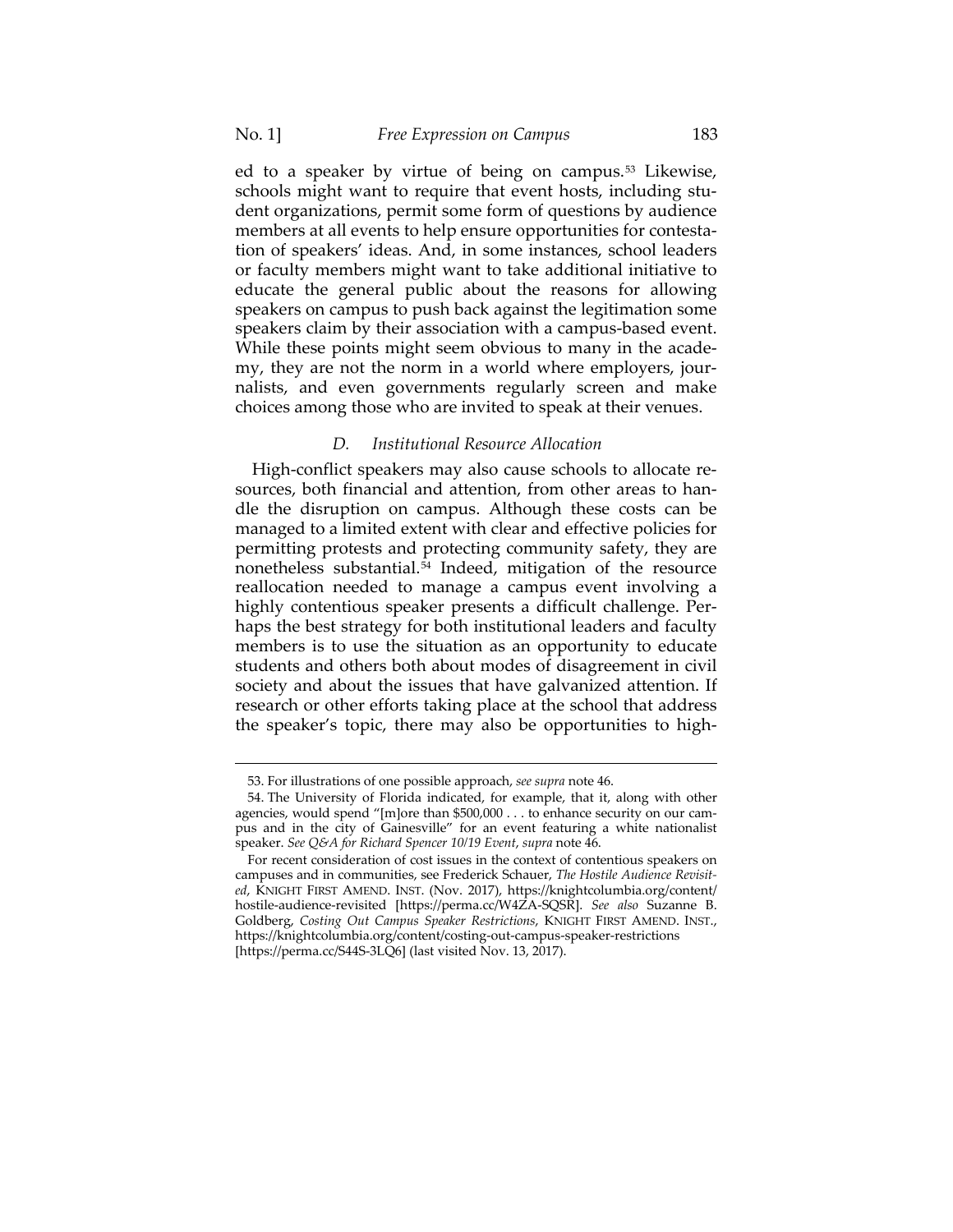light those initiatives and, if relevant, promote ways that concerned students might get involved in addition to any protests they might choose to lead or join.

# *E. Increased Law-Enforcement Presence*

Where there is concern about safety risks related to a speaker's presence, another potential cost may be the heightened presence of law enforcement on campus. Especially for students and others who may have concerns about interactions with law enforcement based on race, religion, or other aspects of identity, increased police or public safety presence can further escalate campus tensions. As with the resource-allocation point just discussed, clear and effective protocols governing the interactions of law enforcement with students and guests on campus can help mitigate these costs somewhat. It may also be helpful to have deliberate communication that police or public safety presence is intended not to endorse any given speaker but rather to enable events to take place safely for all and consistent with school policies that allow for speakers to present their views.

#### *F. Physical Safety Concerns and Property-Damage Risks*

In addition to the costs of law enforcement presence, there may be real risks to physical safety and property when a highconflict speaker comes to campus. One need only read about the property damage and disruption at UC Berkeley in connec-tion with one speaker<sup>[55](#page-21-0)</sup> or the injuries to a faculty member at Middlebury at another outside speaker event<sup>[56](#page-21-1)</sup> to recognize that these, too, may be associated with a policy that allows all speakers onto campus. These safety risks can, in turn, generate other costs including for students whose classes are moved or canceled, for community members who avoid parts of campus

<span id="page-21-0"></span><sup>55.</sup> Michael Bodley, *At Berkeley Yiannopoulos protest, \$100,000 in damage, 1 arrest*, S.F. GATE (Feb. 2, 2017), http://www.sfgate.com/crime/article/At-Berkeley-Yiannopoulos-protest-100-000-in-10905217.php [https://perma.cc/98JJ-3BMU]; Gretchen Kell, *Campus investigates, assesses damage from Feb. 1 violence*, BERKELEY NEWS (Feb. 2, 2017), http://news.berkeley.edu/2017/02/02/campus-investigates-assessesdamage-from-feb-1-violence/ [https://perma.cc/E96Y-QK2M].

<span id="page-21-1"></span><sup>56.</sup> Conor Friedersdorf, *Middlebury Reckons with a Protest Gone Wrong*, ATLANTIC (Mar. 6, 2016), https://www.theatlantic.com/politics/archive/2017/03/middleburysliberals-respond-to-an-protest-gone-wrong/518652/ [https://perma.cc/F6TH-669P].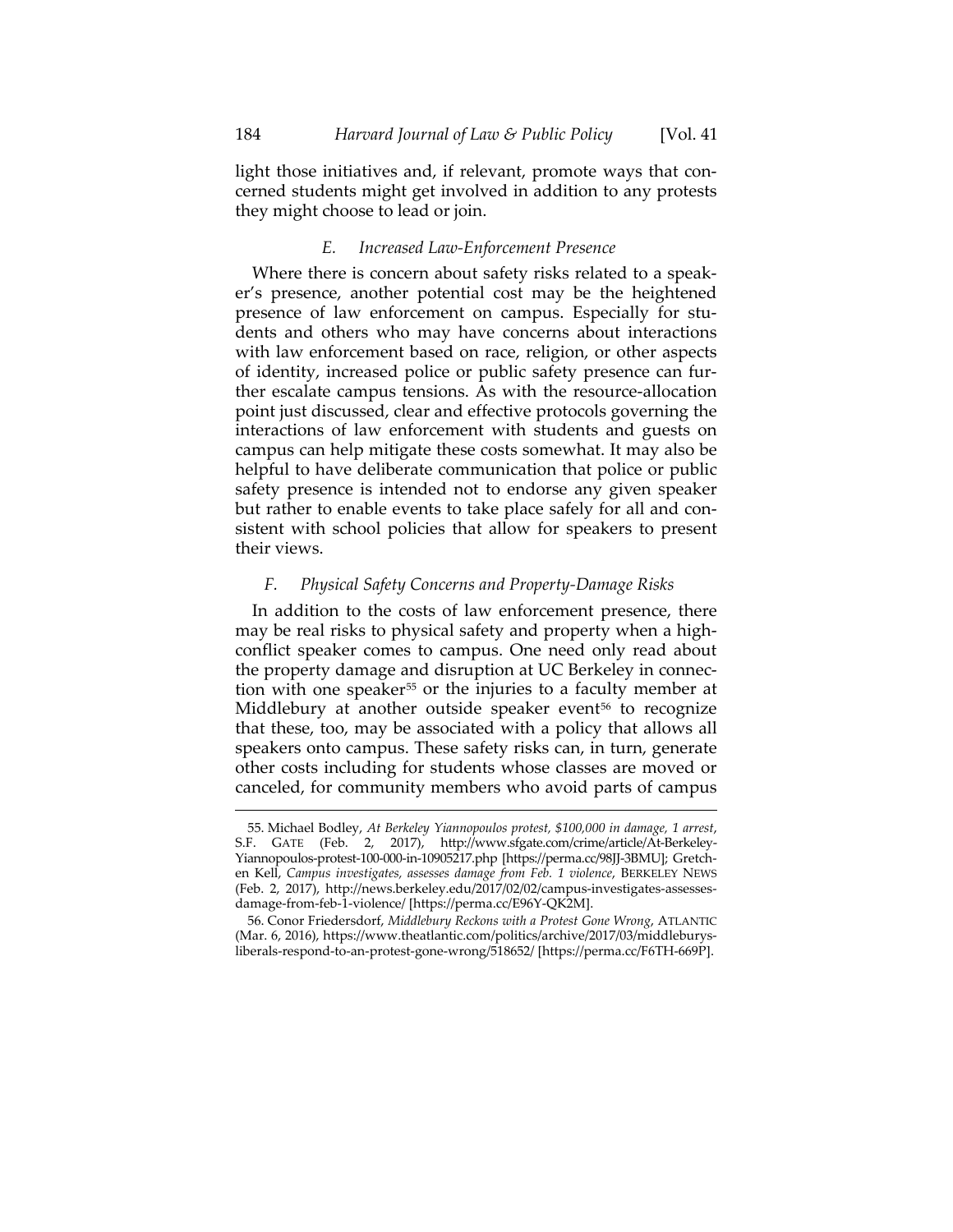out of concern for their safety, and for the school's reputation with prospective students, among others.

Mitigation can be achieved, to some extent, with great clarity around policy and careful planning including choices about where, when and how to hold events to minimize the risks of harm and allow for quick action if conflicts escalate in ways that threaten physical safety or property damage. Further, by taking clear action against those who destroy property or engage in physical conflict in connection with an event, the school can communicate a message that may reduce the risk of similar disruptions in the future.

#### *G. Enhancing a Speaker's Legitimacy Off Campus*

Finally, there may be a real-world cost from allowing speakers to convey ideas that promote grave harms outside of the campus environment, such as assault, hate crimes, environmental degradation, and genocide. Even for those who maintain, as I have here, that institutions should not bar invited speakers based on these or other risks, the question remains whether institutions can or should take steps to counter these risks. Here, again, there are a number of steps a school might take, depending on the circumstances, including nearly all that have been discussed above: communicating the reasons for allowing speakers on campus, supporting opportunities for other speakers to offer counternarratives, and, most fundamentally, teaching in ways that support critical analysis and conducting research that seeks to understand and perhaps to solve domes-tic and world problems rather than to exacerbate them.<sup>[57](#page-22-0)</sup>

#### IV. CONCLUSION

One might respond to the challenges posed by contentious speakers on campus by concluding that the only obligation of colleges and universities is to ensure that the speaker is able to present remarks safely and without interruption, in keeping with First Amendment values and institutional commitments

<span id="page-22-0"></span><sup>57.</sup> The point here is not that there will or should be consensus about either dangers or solutions but rather that, on a wide range of issues, some will have concerns that a speaker's views may seek improperly to minimize, justify, or exacerbate harms in ways that will have a real-world impact.